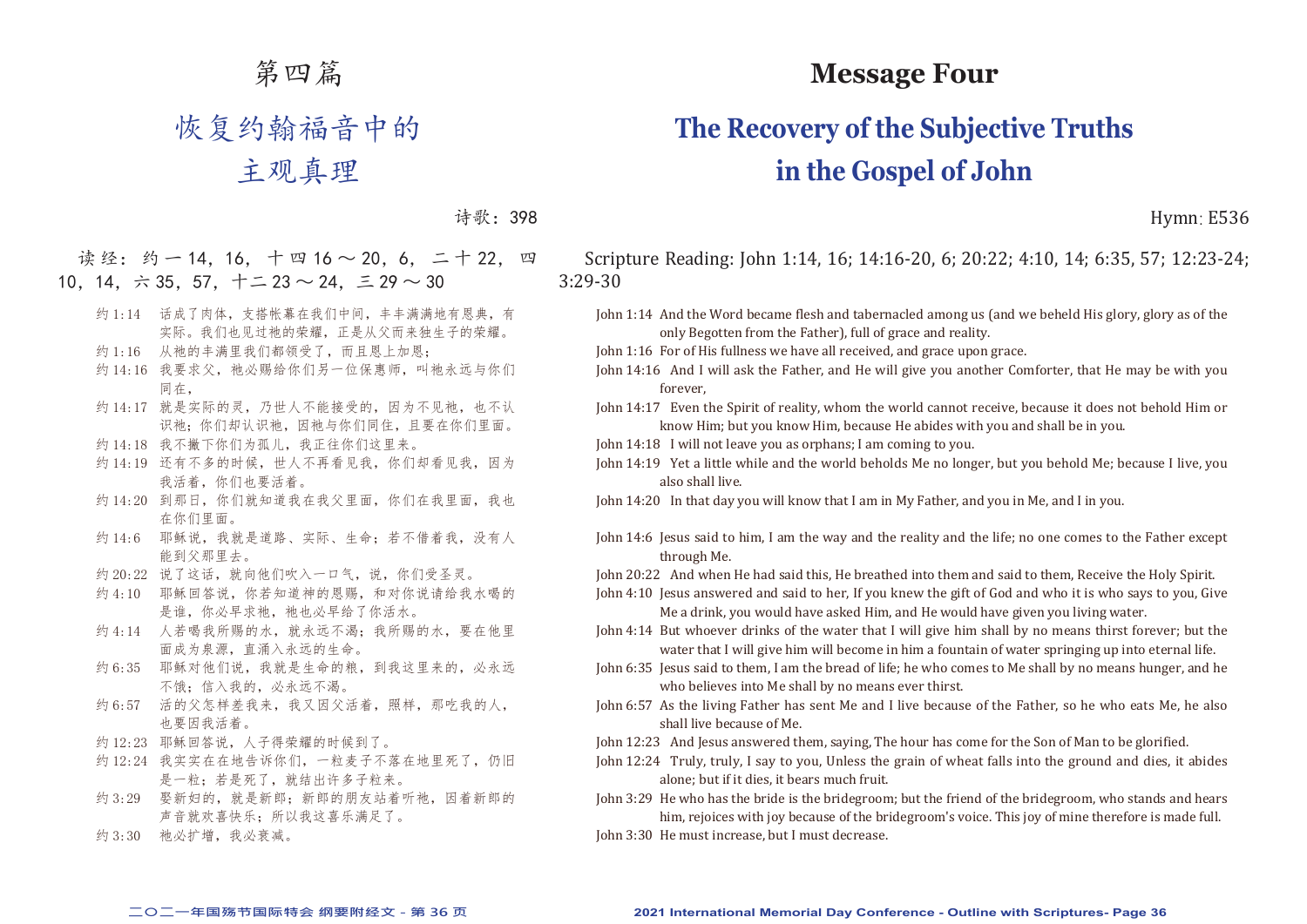- 壹 主渴望恢复圣经中的主观真理—约一 14, 十四 16 ~ 20. 提前三 15 ~ 16 上, 提后四  $22. \equiv 15 \sim 16$ :
	- 约 1:14 话成了肉体,支搭帐幕在我们中间,丰丰满满地有恩典,有 实际。我们也见过祂的荣耀,正是从父而来独生子的荣耀。
	- 约 14:16 我要求父, 祂必赐给你们另一位保惠师, 叫祂永远与你们 同在,
	- 约 14:17 就是实际的灵,乃世人不能接受的,因为不见祂,也不认 识祂;你们却认识祂,因祂与你们同住,且要在你们里面。
	- 约 14:18 我不撇下你们为孤儿, 我正往你们这里来。
	- 约 14:19 还有不多的时候, 世人不再看见我, 你们却看见我, 因为 我活着,你们也要活着。
	- 约 14:20 到那日, 你们就知道我在我父里面, 你们在我里面, 我也 在你们里面。
	- 提前 3:15 倘若我耽延, 你也可以知道在神的家中当怎样行;这家就 是活神的召会,真理的柱石和根基。
	- 提前 3:16 上 并且, 大哉! 敬虔的奥秘!…
	- 提后 4:22 愿主与你的灵同在。愿恩典与你们同在。
	- 提后 3:15 并且知道你是从小明白圣经;这圣经能使你借着相信基督 耶稣,有得救的智慧。
	- 提后 3:16 圣经都是神的呼出,对于教训、督责、改正、在义上的教 导,都是有益的,
	- 一 圣经中的真理都是两面的—客观的一面和主观 的一面—罗八 34, 10, 西三 1, 一 27:
		- 罗 8:34 谁能定我们的罪?有基督耶稣已经死了,而且已经复活了, 现今在神的右边。还为我们代求。
		- 罗 8:10 但基督若在你们里面,身体固然因罪是死的,灵却因义是 生命。
		- 西 3:1 所以你们若与基督一同复活,就当寻求在上面的事,那里 有基督坐在神的右边。
		- 西 1:27 神愿意叫他们知道,这奥秘的荣耀在外邦人中是何等的丰 富,就是基督在你们里面成了荣耀的盼望;
	- 1 神的救恩有两面: 上好的袍子所表征外面客观的一 面,以及肥牛犊所表征里面主观的一面;基督作 我们客观的义,是我们外面的救恩;基督作我们主 观的生命给我们享受,是我们里面的救恩—路十五  $22 \sim 24$ , 参罗五 10。
	- 路 15:22 父亲却吩咐奴仆说, 快把那上好的袍子拿出来给他穿, 把 戒指戴在他手上,把鞋穿在他脚上,

# I. The Lord desires to recover the subjective truths in the Holy Scriptures—John 1:14; 14:16-20; 1 Tim. 3:15-16a; 2 Tim. 4:22; 3:15-16:

- John 1:14 And the Word became flesh and tabernacled among us (and we beheld His glory, glory as of the only Begotten from the Father), full of grace and reality.
- John 14:16 And I will ask the Father, and He will give you another Comforter, that He may be with you forever,
- John 14:17 Even the Spirit of reality, whom the world cannot receive, because it does not behold Him or know Him; but you know Him, because He abides with you and shall be in you.
- John 14:18 I will not leave you as orphans; I am coming to you.
- John 14:19 Yet a little while and the world beholds Me no longer, but you behold Me; because I live, you also shall live.
- John 14:20 In that day you will know that I am in My Father, and you in Me, and I in you.
- 1 Tim. 3:15 But if I delay, I write that you may know how one ought to conduct himself in the house of God, which is the church of the living God, the pillar and base of the truth.
- 1 Tim. 3:16a And confessedly, great is the mystery of godliness:…
- 2 Tim. 4:22 The Lord be with your spirit. Grace be with you.
- 2 Tim. 3:15 And that from a babe you have known the sacred writings, which are able to make you wise unto salvation through the faith which is in Christ Jesus.
- 2 Tim. 3:16 All Scripture is God-breathed and profitable for teaching, for conviction, for correction, for instruction in righteousness,
- A.The truths in the Holy Scriptures are always of two aspects—the objective aspect and the subjective aspect—Rom. 8:34, 10; Col. 3:1; 1:27:
	- Rom. 8:34 Who is he who condemns? It is Christ Jesus who died and, rather, who was raised, who is also at the right hand of God, who also intercedes for us.
	- Rom. 8:10 But if Christ is in you, though the body is dead because of sin, the spirit is life because of righteousness.
	- Col. 3:1 If therefore you were raised together with Christ, seek the things which are above, where Christ is, sitting at the right hand of God.
	- Col. 1:27 To whom God willed to make known what are the riches of the glory of this mystery among the Gentiles, which is Christ in you, the hope of glory,
	- 1.God's salvation has two aspects: the outward, objective aspect, signified by the best robe, and the inward, subjective aspect, signified by the fattened calf; Christ as our objective righteousness is our salvation outwardly, whereas Christ as our subjective life for our enjoyment is our salvation inwardly—Luke 15:22-24; cf. Rom. 5:10.

Luke 15:22 But the father said to his slaves, Bring out quickly the best robe and put it on him, and put a ring on his hand and sandals on his feet.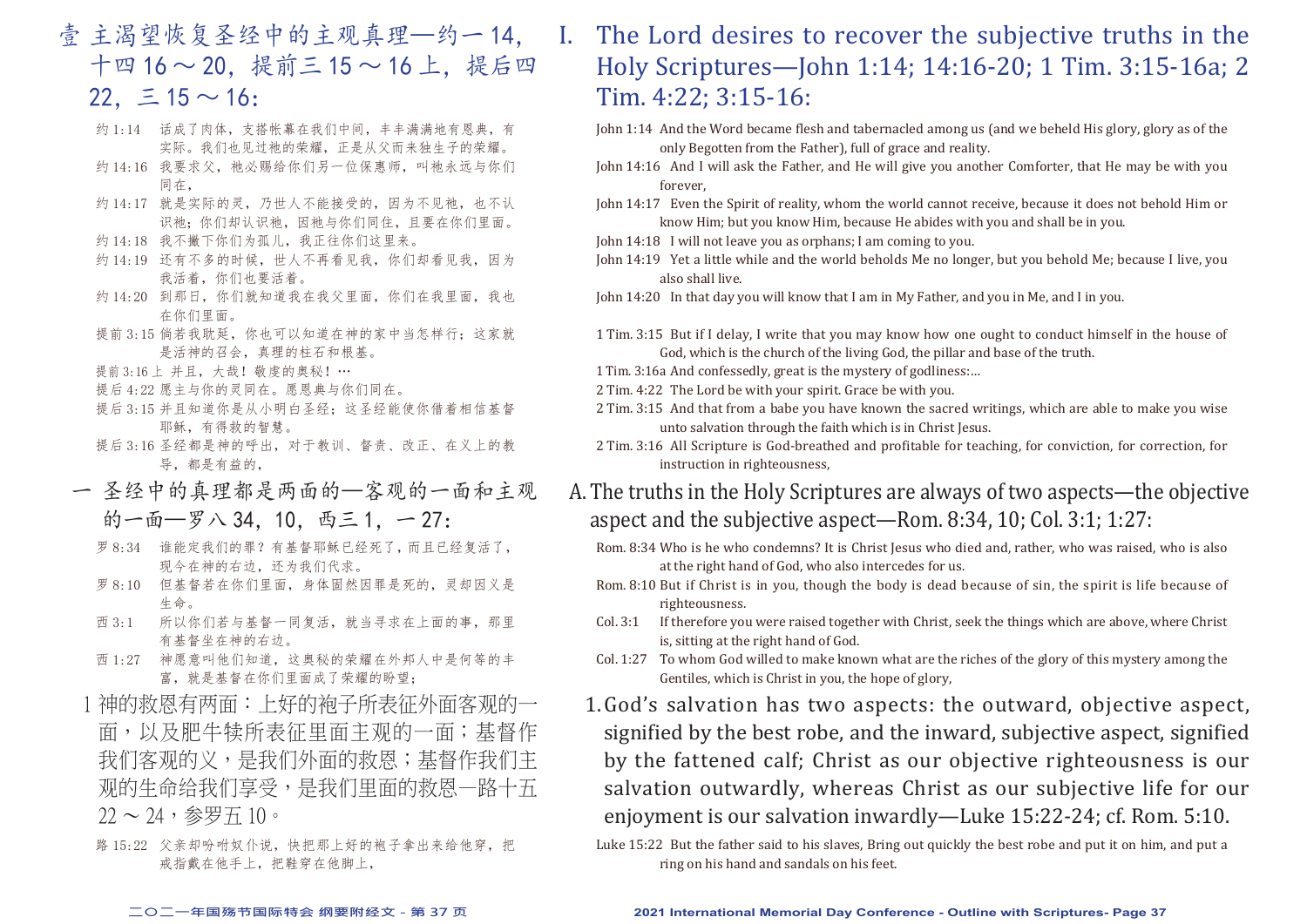路 15:23 把那肥牛犊牵来宰了,让我们吃喝快乐。

- 路 15:24 因为我这个儿子是死而复活,失而又得的。他们就快乐 起来。
- 罗 5:10 因为我们作仇敌的时候, 且借着神儿子的死得与神和好, 既已和好,就更要在祂的生命里得救了。
- 2 一切客观的道理都是为着主观的经历;客观的基督是 "上好的袍子",就是那满足神的义,遮盖悔改的罪人; (耶二三 6,林前一 30;)而主观的基督是"肥牛犊", 就是丰富的基督,(弗三8,)在十字架上被杀,为 在复活里作信徒的生命供应与享受。(约十10,六  $63, + -25, + -24, \text{ } \square$  10, 14,  $- +22$ , )
- 耶 23:6 在祂的日子,犹大必得救,以色列必安然居住;人要称呼 祂的名为,耶和华我们的义。
- 林前 1:30 但你们得在基督耶稣里,是出于神,这基督成了从神给我 们的智慧:公义、圣别和救赎,
- 弗 3:8 这恩典赐给了我这比众圣徒中最小者还小的,叫我将基督 那追测不尽的丰富,当作福音传给外邦人,
- 约 10:10 贼来了, 无非是要偷窃、杀害、毁坏; 我来了, 是要叫羊 得生命,并且得的更丰盛。
- 约 6:63 赐人生命的乃是灵,肉是无益的;我对你们所说的话,就 是灵,就是生命。
- 约11:25 耶稣对她说,我是复活,我是生命;信入我的人,虽然死了, 也必复活;
- 约 12:24 我实实在在地告诉你们,一粒麦子不落在地里死了,仍旧 是一粒;若是死了,就结出许多子粒来。
- 约 4:10 耶稣回答说, 你若知道神的恩赐, 和对你说请给我水喝的 是谁,你必早求祂, 祂也必早给了你活水。
- 约 4:14 人若喝我所赐的水, 就永远不渴: 我所赐的水, 要在他里 面成为泉源,直涌入永远的生命。

约 20:22 说了这话, 就向他们吹入一口气, 说, 你们受圣灵。

- 3 基督作我们客观的义,使我们能满足公义之神的 要求,而基督作我们主观的义,使我们能满足得 胜之基督的要求—诗四五 13 ~ 14, 腓三 9, 启  $+$  $\pi$ ,  $7 \sim 9$
- 诗 45:13 王女在君尊的住处,极其荣华;她的衣服是用金线交织 成的。
- 诗 45:14 她要穿刺绣的衣服, 被引到王前; 随从她的陪伴童女, 也 要被带到你面前。
- 腓 3:9 并且给人看出我是在祂里面,不是有自己那本于律法的义, 乃是有那借着信基督而有的义,就是那基于信、本于神的义,

Luke 15:23 And bring the fattened calf; slaughter it, and let us eat and be merry,

- Luke 15:24 Because this son of mine was dead and lives again; he was lost and has been found. And they began to be merry.
- Rom. 5:10 For if we, being enemies, were reconciled to God through the death of His Son, much more we will be saved in His life, having been reconciled,
- 2.All the objective doctrines are for the subjective experience; the objective Christ is "the best robe" of the God-satisfying righteousness to cover the penitent sinner (Jer. 23:6; 1 Cor. 1:30), whereas the subjective Christ is "the fattened calf" as the rich Christ (Eph. 3:8), killed on the cross for the believer's life supply and enjoyment in resurrection (John 10:10; 6:63; 11:25; 12:24; 4:10, 14; 20:22).
- Jer. 23:6 In His days Judah will be saved, / And Israel will dwell securely; / And this is His name by which He will be called, / Jehovah our righteousness.
- 1 Cor. 1:30 But of Him you are in Christ Jesus, who became wisdom to us from God: both righteousness and sanctification and redemption,
- Eph. 3:8 To me, less than the least of all saints, was this grace given to announce to the Gentiles the unsearchable riches of Christ as the gospel
- John 10:10 The thief does not come except to steal and kill and destroy; I have come that they may have life and may have it abundantly.
- John 6:63 It is the Spirit who gives life; the flesh profits nothing; the words which I have spoken to you are spirit and are life.
- John 11:25 Jesus said to her, I am the resurrection and the life; he who believes into Me, even if he should die, shall live;
- John 12:24 Truly, truly, I say to you, Unless the grain of wheat falls into the ground and dies, it abides alone; but if it dies, it bears much fruit.
- John 4:10 Jesus answered and said to her, If you knew the gift of God and who it is who says to you, Give Me a drink, you would have asked Him, and He would have given you living water.
- John 4:14 But whoever drinks of the water that I will give him shall by no means thirst forever; but the water that I will give him will become in him a fountain of water springing up into eternal life.
- John 20:22 And when He had said this, He breathed into them and said to them, Receive the Holy Spirit.
- 3.Christ as our objective righteousness enables us to meet the requirement of the righteous God, whereas Christ as our subjective righteousness enables us to meet the requirement of the overcoming Christ—Psa. 45:13-14; Phil. 3:9; Rev. 19:7-9.
- Psa. 45:13 The king's daughter is all glorious within the royal abode; / Her garment is a woven work inwrought with gold.
- Psa. 45:14 She will be led to the King in embroidered clothing; / The virgins behind her, her companions, / Will be brought to You.
- Phil. 3:9 And be found in Him, not having my own righteousness which is out of the law, but that which is through faith in Christ, the righteousness which is out of God and based on faith,

#### **二○二一年国殇节国际特会 纲要附经文 - 第 38 页 2021 International Memorial Day Conference - Outline with Scriptures- Page 38**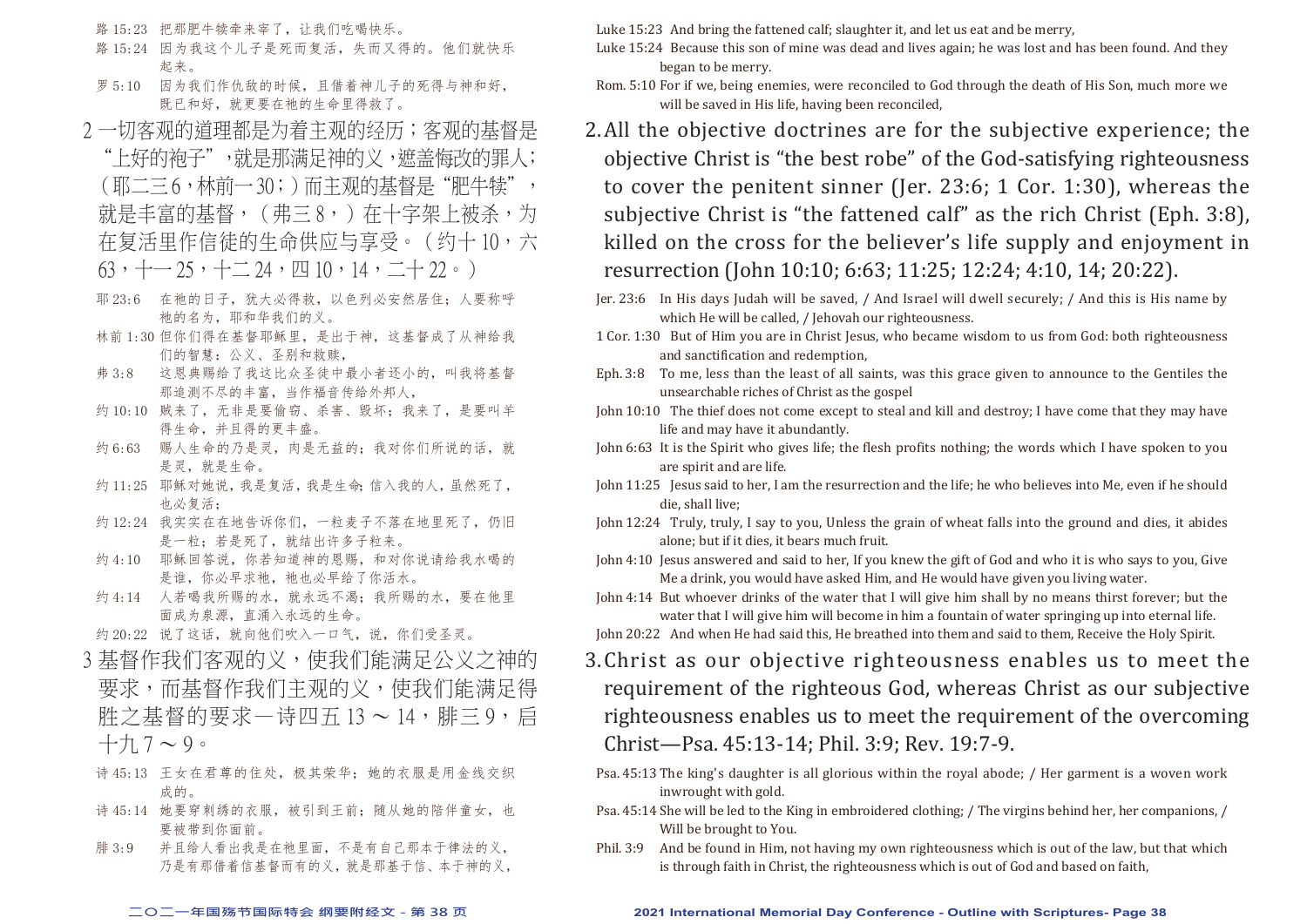- 启 19:7 我们要喜乐欢腾, 将荣耀归与祂; 因为羔羊婚娶的时候到 了,新妇也自己预备好了。
- 启 19:8 又赐她得穿明亮洁净的细麻衣,这细麻衣就是圣徒所行 的义。
- 启 19:9 天使对我说,你要写上,凡被请赴羔羊婚筵的有福了。又 对我说,这是神真实的话。
- 4 称义乃是使人"得生命",因为生命是神救恩的目 标;我们与主并在主里主观生机地联结,乃是我 们客观称义的结果—罗五 $10 \cdot 17 \sim 18$ ,十一 $17 \cdot$  $24,$  约十五 $4 \sim 5$ , 林前六 17。
- 罗 5:10 因为我们作仇敌的时候,且借着神儿子的死得与神和好, 既已和好,就更要在祂的生命里得救了。
- 罗 5:17 若因一人的过犯,死就借着这一人作了王,那些受洋溢之 恩,并洋溢之义恩赐的,就更要借着耶稣基督一人,在生 命中作王了。
- 罗 5:18 如此说来,借着一次的过犯,众人都被定罪,照样,借着 一次的义行,众人也都被称义得生命了。
- 罗 11:17 若有几根枝子被折下来, 你这野橄榄得在其中接上去, 一 同有分于橄榄根的肥汁,
- 罗 11:24 你是从那天然的野橄榄树上砍下来的,尚且逆着性得接在 栽种的橄榄树上,何况这些天然的枝子,岂不更要接在自 己的橄榄树上么?
- 约 15:4 你们要住在我里面,我也住在你们里面。枝子若不住在葡萄 树上,自己就不能结果子,你们若不住在我里面,也是这样。
- 约 15:5 我是葡萄树,你们是枝子;住在我里面的,我也住在他里 面,这人就多结果子;因为离了我,你们就不能作什么。 林前 6:17 但与主联合的,便是与主成为一灵。
- 二 主观的真理是联于那灵和生命,并且是用那灵 和生命构成的—约六 63,林后三 6:
	- 约 6:63 赐人生命的乃是灵,肉是无益的;我对你们所说的话,就 是灵,就是生命。
	- 林后 3:6 祂使我们够资格作新约的执事,这些执事不是属于字句, 乃是属于灵,因为那字句杀死人,那灵却叫人活。
- 1 那灵和生命就是主观直理的本质;因此,我们若没 有那灵和生命,就没有任何的主观真理。
- 2 当我们凭那灵和生命活着,我们就有主观真理的经 历,这就产生召会生活—罗八 2,4,十六 1,4 ~ 5。
- 罗 8:2 因为生命之灵的律,在基督耶稣里已经释放了我,使我脱 离了罪与死的律。
- Rev. 19:7 Let us rejoice and exult, and let us give the glory to Him, for the marriage of the Lamb has come, and His wife has made herself ready.
- Rev. 19:8 And it was given to her that she should be clothed in fine linen, bright and clean; for the fine linen is the righteousnesses of the saints.
- Rev. 19:9 And he said to me, Write, Blessed are they who are called to the marriage dinner of the Lamb. And he said to me, These are the true words of God.
- 4.Justification is "of life" because life is the goal of God's salvation; our organic union of life with and in the Lord subjectively is an issue of our justification objectively—Rom. 5:10, 17-18; 11:17, 24; John 15:4- 5; 1 Cor. 6:17.
	- Rom. 5:10 For if we, being enemies, were reconciled to God through the death of His Son, much more we will be saved in His life, having been reconciled,
	- Rom. 5:17 For if, by the offense of the one, death reigned through the one, much more those who receive the abundance of grace and of the gift of righteousness will reign in life through the One, Jesus Christ.
	- Rom. 5:18 So then as it was through one offense unto condemnation to all men, so also it was through one righteous act unto justification of life to all men.
- Rom. 11:17 But if some of the branches were broken off, and you, being a wild olive tree, were grafted in among them and became a fellow partaker of the root of fatness of the olive tree,
- Rom. 11:24 For if you were cut off from what is by nature a wild olive tree and were grafted contrary to nature into the cultivated olive tree, how much more will these who are the natural branches be grafted into their own olive tree!
- John 15:4 Abide in Me and I in you. As the branch cannot bear fruit of itself unless it abides in the vine, so neither can you unless you abide in Me.
- John 15:5 I am the vine; you are the branches. He who abides in Me and I in him, he bears much fruit; for apart from Me you can do nothing.
- 1 Cor. 6:17 But he who is joined to the Lord is one spirit.
- B.The subjective truths are linked to the Spirit and life and are constituted with the Spirit and life—John 6:63; 2 Cor. 3:6:
	- John 6:63 It is the Spirit who gives life; the flesh profits nothing; the words which I have spoken to you are spirit and are life.
	- 2 Cor. 3:6 Who has also made us sufficient as ministers of a new covenant, ministers not of the letter but of the Spirit; for the letter kills, but the Spirit gives life.
	- 1.The Spirit and life are the substance of the subjective truths; thus, without the Spirit and life we do not have any subjective truths.
	- 2.When we live by the Spirit and life, we have the experience of the subjective truths, and this issues in the church life—Rom. 8:2, 4; 16:1, 4-5.

Rom. 8:2 For the law of the Spirit of life has freed me in Christ Jesus from the law of sin and of death.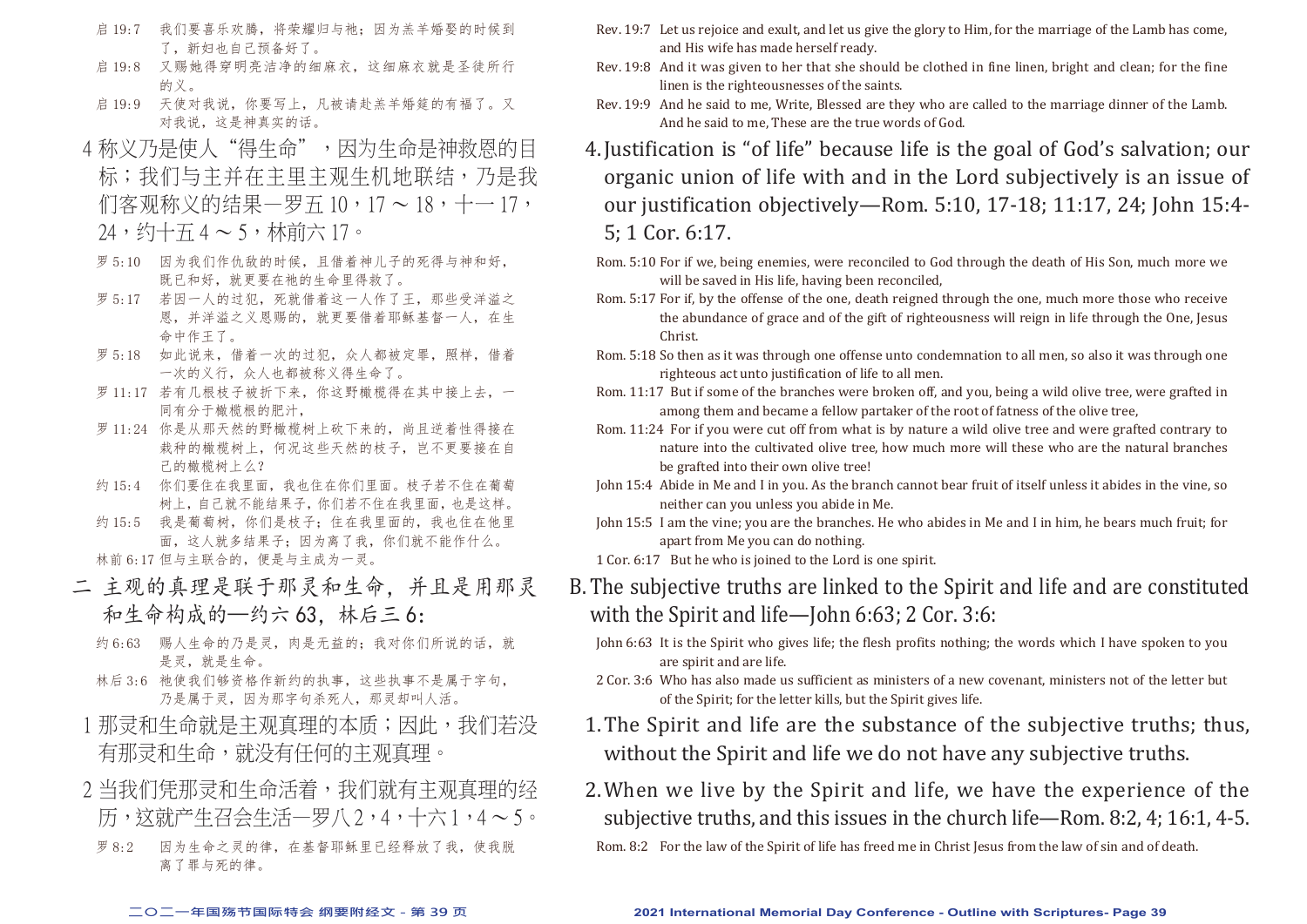- 罗 8:4 使律法义的要求,成就在我们这不照着肉体,只照着灵而 行的人身上。
- 罗 16:1 我向你们推荐我们的姊妹非比,她是在坚革哩的召会的女执事,
- 罗 16:4 他们为我的性命,将自己的颈项置于度外,不但我感谢他 们,就是外邦的众召会也感谢他们;
- 罗 16:5 又问在他们家中的召会安。问我所亲爱的以拜尼十安, 他 是亚西亚归基督初结的果子。
- 贰 约翰福音—一卷讲主观真理的书—启示我 们应当对基督有主观的经历—四 14,六 57,二十 22:
	- 约 4:14 人若喝我所赐的水, 就永远不渴; 我所赐的水, 要在他里 面成为泉源,直涌入永远的生命。
	- 约 6:57 活的父怎样差我来,我又因父活着,照样,那吃我的人, 也要因我活着。
	- 约 20:22 说了这话,就向他们吹入一口气,说,你们受圣灵。
	- 一 约翰福音是论到对基督作生命之主观经历的一卷 书—一4. 三15~16. 十10. 十一25. 十四6上:
		- 约 1:4 生命在祂里面, 这生命就是人的光。
		- 约 3:15 叫一切信入祂的都得永远的生命。
		- 约 3:16 神爱世人, 其至将祂的独生子赐给他们, 叫一切信入祂的, 不至灭亡,反得永远的生命。
		- 约 10:10 贼来了,无非是要偷窃、杀害、毁坏;我来了,是要叫羊 得生命,并且得的更丰盛。
		- 约 11:25 耶稣对她说,我是复活,我是生命;信入我的人,虽然死了, 也必复活;
		- 约  $14:6$  上耶稣说,我就是道路、实际、生命;…
	- 1 父是生命的源头,子是生命的具体化身,那灵是生 命的赐与者—五 26,一 4,六 63。
	- 约 5:26 因为父怎样在自己里面有生命,就赐给子也照样在自己里 面有生命;
	- 约 1:4 生命在祂里面,这生命就是人的光。
	- 约 6:63 赐人生命的乃是灵,肉是无益的;我对你们所说的话,就 是灵,就是生命。
	- 2 基督身体的建造与扩增乃是生命的长大与涌流—七  $37 \sim 38$ ,  $+ \pm 1 \sim 8$
	- 约 7:37 节期的末日, 就是最大之日, 耶稣站着高声说, 人若渴了, 可以到我这里来喝。
	- 约 7:38 信入我的人, 就如经上所说, 从他腹中要流出活水的江 河来。
- Rom. 8:4 That the righteous requirement of the law might be fulfilled in us, who do not walk according to the flesh but according to the spirit.
- Rom. 16:1 I commend to you Phoebe our sister, who is a deaconess of the church which is in Cenchrea,
- Rom. 16:4 Who risked their own necks for my life, to whom not only I give thanks, but also all the churches of the Gentiles;
- Rom. 16:5 And greet the church, which is in their house. Greet Epaenetus, my beloved, who is the firstfruits of Asia unto Christ.

# II. The Gospel of John—a book on the subjective truths reveals that we should have subjective experiences of Christ—4:14; 6:57; 20:22:

John 4:14 But whoever drinks of the water that I will give him shall by no means thirst forever; but the water that I will give him will become in him a fountain of water springing up into eternal life.

- John 6:57 As the living Father has sent Me and I live because of the Father, so he who eats Me, he also shall live because of Me.
- John 20:22 And when He had said this, He breathed into them and said to them, Receive the Holy Spirit.
- A.The Gospel of John is a book on the subjective experience of Christ as life—1:4; 3:15-16; 10:10; 11:25; 14:6a:
	- John 1:4 In Him was life, and the life was the light of men.
	- John 3:15 That everyone who believes into Him may have eternal life.
	- John 3:16 For God so loved the world that He gave His only begotten Son, that everyone who believes into Him would not perish, but would have eternal life.
	- John 10:10 The thief does not come except to steal and kill and destroy; I have come that they may have life and may have it abundantly.
	- John 11:25 Jesus said to her, I am the resurrection and the life; he who believes into Me, even if he should die, shall live;
	- John 14:6a Jesus said to him, I am the way and the reality and the life;…
	- 1.The Father is the source of life, the Son is the embodiment of life, and the Spirit is the Giver of life—5:26; 1:4; 6:63.

John 5:26 For just as the Father has life in Himself, so He gave to the Son to also have life in Himself;

John 1:4 In Him was life, and the life was the light of men.

John 6:63 It is the Spirit who gives life; the flesh profits nothing; the words which I have spoken to you are spirit and are life.

# 2.The building up and increase of the Body of Christ are the growth and overflow of life— 7:37-38; 15:1-8.

- John 7:37 Now on the last day, the great day of the feast, Jesus stood and cried out, saying, If anyone thirsts, let him come to Me and drink.
- John 7:38 He who believes into Me, as the Scripture said, out of his innermost being shall flow rivers of living water.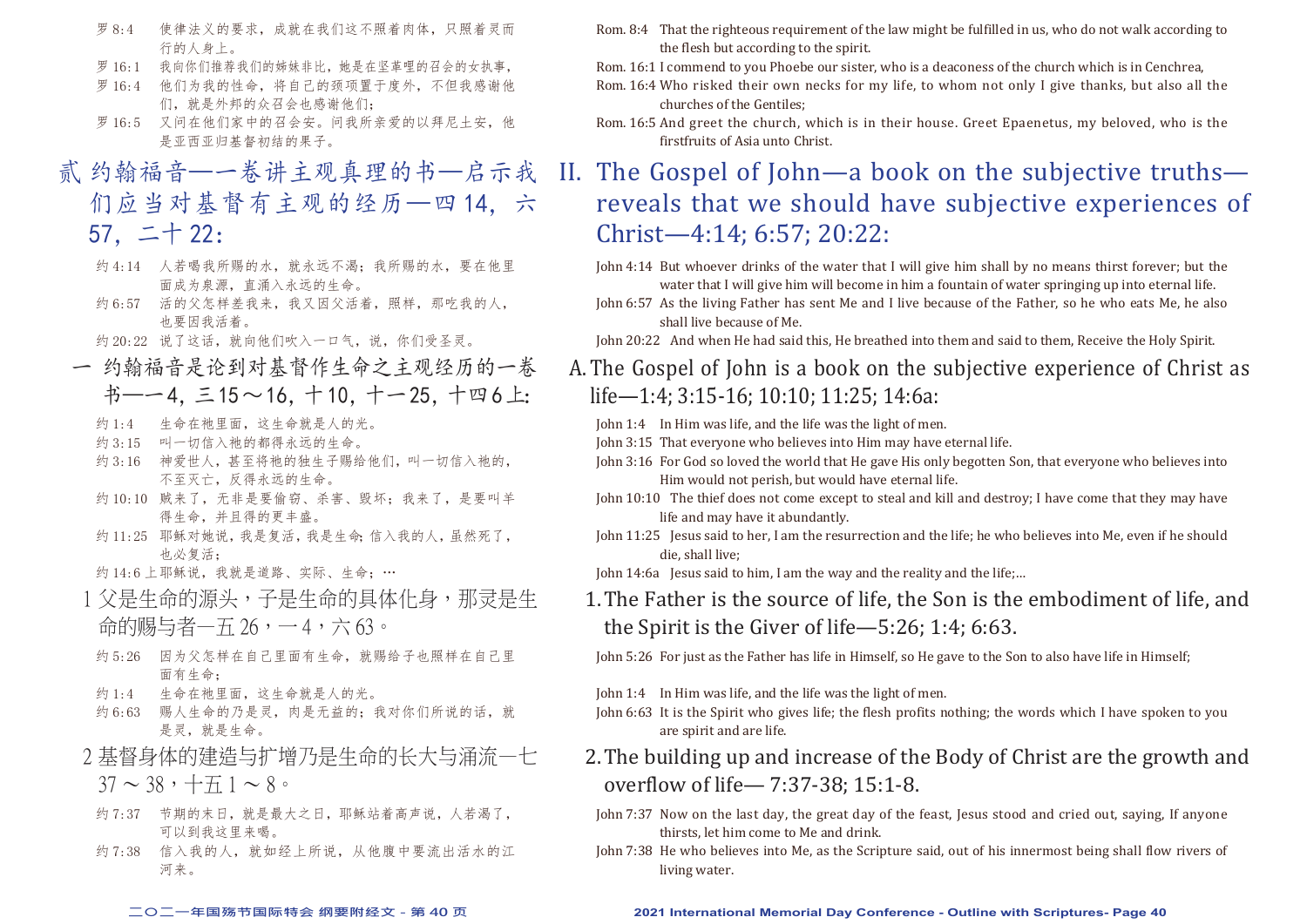- 约 15:1 我是真葡萄树,我父是栽培的人。
- 约 15:2 凡在我里面不结果子的枝子, 祂就剪去; 凡结果子的, 祂 就修理干净,使枝子结果子更多。
- 约 15:3 现在你们因我讲给你们的话,已经干净了。
- 约 15:4 你们要住在我里面,我也住在你们里面。枝子若不住在葡萄 树上,自己就不能结果子,你们若不住在我里面,也是这样。
- 约 15:5 我是葡萄树,你们是枝子;住在我里面的,我也住在他里 面,这人就多结果子;因为离了我,你们就不能作什么。
- 约 15:6 人若不住在我里面, 就象枝子手在外面枯干了, 人收集起 来,扔在火里烧了。
- 约 15:7 你们若住在我里面,我的话也住在你们里面,凡你们所愿 意的,祈求就给你们成就。
- 约 15:8 你们多结果子,我父就因此得荣耀,你们也就是我的门徒了。
- 3 得胜者乃是基督这生命之青嫩草场的接受者、享受者与 分赐者—— $12 \sim 13 \cdot 16 \cdot + 9 \sim 10 \cdot \underline{\hspace{0.3cm}} - 15 \sim 17$ 。
- 约 1:12 凡接受祂的, 就是信入祂名的人, 祂就赐他们权柄, 成为 神的儿女。
- 约 1:13 这等人不是从血生的,不是从肉体的意思生的,也不是从 人的意思生的,乃是从神生的。
- 约 1:16 从祂的丰满里我们都领受了,而且恩上加恩;
- 约 10:9 我就是门;凡从我进来的,必要得救,并且必要入,必要出, 也必要找着草场。
- 约 10:10 贼来了, 无非是要偷窃、杀害、毁坏; 我来了, 是要叫羊 得生命,并且得的更丰盛。
- 约 21:15 他们吃完了早饭, 耶稣对西门彼得说, 约翰的儿子西门, 你爱我比这些更深么?彼得对祂说,主啊,是的,你知道 我爱你。耶稣对他说,你喂养我的小羊。
- 约 21:16 耶稣第二次又对他说, 约翰的儿子西门, 你爱我么? 彼得 对祂说,主啊,是的,你知道我爱你。耶稣对他说,你牧 养我的羊。
- 约 21:17 耶稣第三次对他说, 约翰的儿子西门, 你爱我么?彼得因为耶 稣第三次对他说,你爱我么?就忧愁,对耶稣说,主啊,你是 无所不知的,你知道我爱你。耶稣对他说,你喂养我的羊。
- 4 父是源,作为生命的源头,子是泉,作为生命的涌 出,那灵是河,作为生命的涌流;这涌流的三一神 乃是"涌入永远的生命",就是我们成为新耶路撒 冷,作为永远生命的总和(有神作生命的荣耀,父 作生命的光,子作生命树,那灵作生命河)—四 14 下, 后二 - 9 下 ~ 11, 23, 二 1 ~ 2, 5。

约 4:14 下 …我所赐的水,要在他里面成为泉源,直涌入永远的生命。

John 15:1 I am the true vine, and My Father is the husbandman.

- John 15:2 Every branch in Me that does not bear fruit, He takes it away; and every branch that bears fruit, He prunes it that it may bear more fruit.
- John 15:3 You are already clean because of the word which I have spoken to you.
- John 15:4 Abide in Me and I in you. As the branch cannot bear fruit of itself unless it abides in the vine, so neither can you unless you abide in Me.
- John 15:5 I am the vine; you are the branches. He who abides in Me and I in him, he bears much fruit; for apart from Me you can do nothing.
- John 15:6 If one does not abide in Me, he is cast out as a branch and is dried up; and they gather them and cast them into the fire, and they are burned.
- John 15:7 If you abide in Me and My words abide in you, ask whatever you will, and it shall be done for you.
- John 15:8 In this is My Father glorified, that you bear much fruit and so you will become My disciples.
- 3.The overcomers are the receivers, enjoyers, and dispensers of Christ as the green pasture of life—1:12-13, 16; 10:9-10; 21:15-17.
- John 1:12 But as many as received Him, to them He gave the authority to become children of God, to those who believe into His name,
- John 1:13 Who were begotten not of blood, nor of the will of the flesh, nor of the will of man, but of God.
- John 1:16 For of His fullness we have all received, and grace upon grace.
- John 10:9 I am the door; if anyone enters through Me, he shall be saved and shall go in and go out and shall find pasture.
- John 10:10 The thief does not come except to steal and kill and destroy; I have come that they may have life and may have it abundantly.
- John 21:15 Then when they had eaten breakfast, Jesus said to Simon Peter, Simon, son of John, do you love Me more than these? He said to Him, Yes, Lord, You know that I love You. He said to him, Feed My lambs.
- John 21:16 He said to him again a second time, Simon, son of John, do you love Me? He said to Him, Yes, Lord, You know that I love You. He said to him, Shepherd My sheep.
- John 21:17 He said to him the third time, Simon, son of John, do you love Me? Peter was grieved that He said to him the third time, Do you love Me? And he said to Him, Lord, You know all things; You know that I love You. Jesus said to him, Feed My sheep.
- 4.The Father is the fountain as the source of life, the Son is the spring as the gushing up of life, the Spirit is the river as the flowing out of life, and this flowing Triune God is "into eternal life," which is our becoming the New Jerusalem as the totality of the eternal life (with God as the glory of life, the Father as the light of life, the Son as the tree of life, and the Spirit as the river of life)—4:14b; Rev. 21:9b-11, 23; 22:1-2, 5.
- John 4:14b …but the water that I will give him will become in him a fountain of water springing up into eternal life.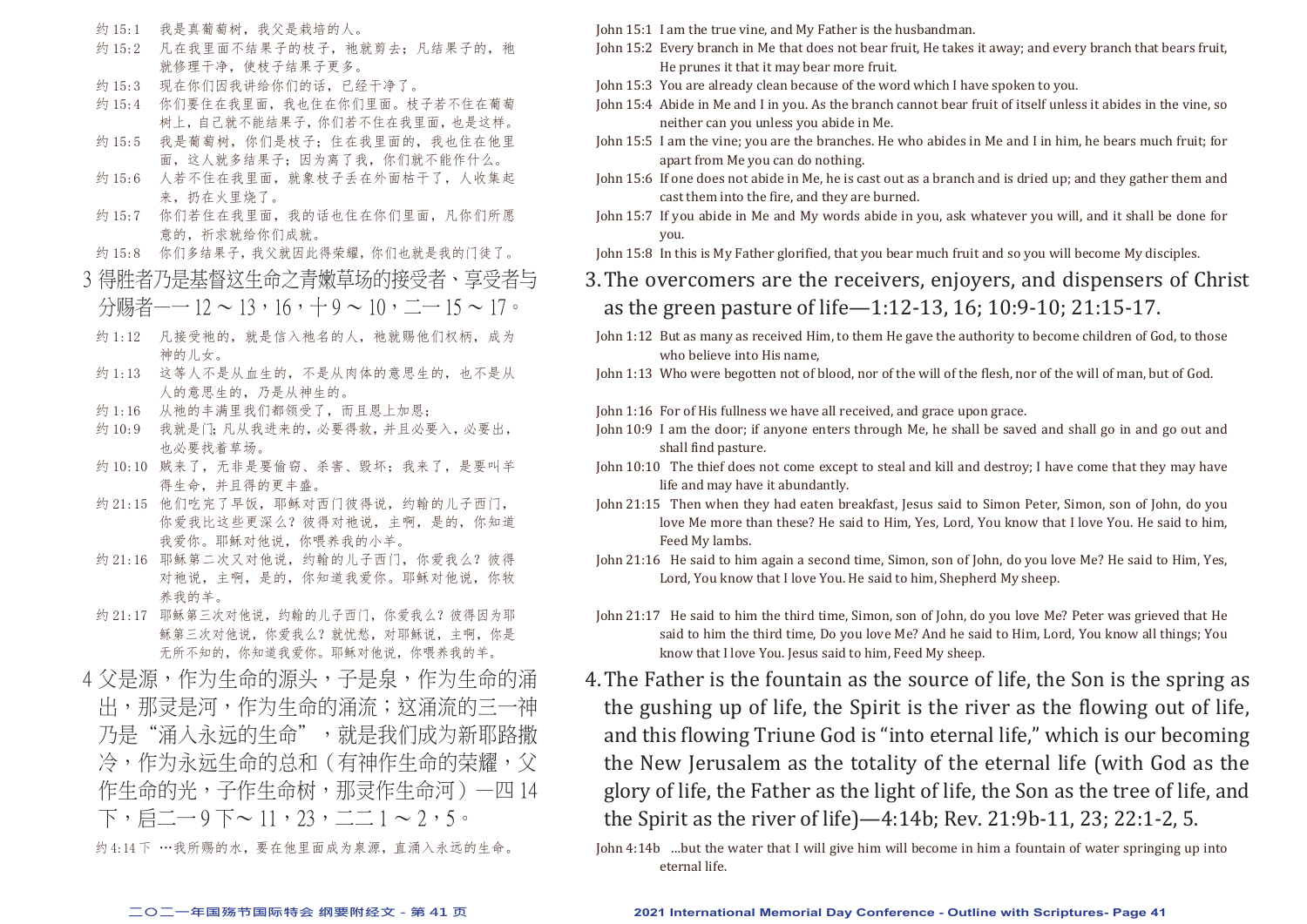- 启 21:9 下 …你来,我要将新妇,就是羔羊的妻,指给你看。
- 启 21:10 我在灵里,天使带我到一座高大的山,将那由神那里从天 而降的圣城耶路撒冷指给我看。
- 启 21:11 城中有神的荣耀; 城的光辉如同极贵的宝石, 好象碧玉, 明如水晶;
- 启 21:23 那城内不需要日月光照,因有神的荣耀光照,又有羔羊为 城的灯。
- 启 22:1 天使又指给我看在城内街道当中一道生命水的河, 明亮如 水晶,从神和羔羊的宝座流出来。
- 启 22:2 在河这边与那边有生命树,生产十二样果子,每月都结出 果子,树上的叶子乃为医治万民。
- 启 22:5 不再有黑夜,他们也不需要灯光日光,因为主神要光照他 们;他们要作王,直到永永远远。

## 二 基督作为神永远的话,启示于约翰一章—1 节:

- 约 1:1 太初有话, 话与神同在, 话就是神。
- 约 1:2 这话太初与神同在。
- 约 1:3 万物是借着祂成的;凡已成的,没有一样不是借着祂成的。
- 约 1:4 生命在祂里面, 这生命就是人的光。
- 约 1:5 光照在黑暗里,黑暗未曾胜过光。
- 约 1:6 有一个人,是从神那里差来的,名叫约翰。
- 约 1:7 这人来,为要作见证, 就是为光作见证, 叫众人借着他可 以信。
- 约 1:8 他不是那光,乃是要为那光作见证。
- 约 1:9 那光是真光,来到世上,要照亮每一个人。
- 约 1:10 祂在世界, 世界也是借着祂成的, 世界却不认识祂。
- 约 1:11 祂到自己的地方来,自己的人却不接受祂。
- 约 1:12 凡接受祂的, 就是信入祂名的人, 祂就赐他们权柄, 成为 神的儿女。
- 约 1:13 这等人不是从血生的,不是从肉体的意思生的,也不是从 人的意思生的,乃是从神生的。
- 约 1:14 话成了肉体,支搭帐幕在我们中间,丰丰满满地有恩典,有 实际。我们也见过祂的荣耀,正是从父而来独生子的荣耀。
- 约 1:15 约翰为祂作见证, 喊着说, 这就是我曾说, 那在我以后来 的,成了在我以前的,因祂原是比我先的。
- 约 1:16 从祂的丰满里我们都领受了,而且恩上加恩;
- 约 1:17 因为律法是借着摩西赐的,恩典和实际都是借着耶稣基督来的。
- 约1:18 从来没有人看见神,只有在父怀里的独生子,将祂表明 出来。
- 约 1:19 以下是约翰所作的见证: 犹太人从耶路撒冷差祭司和利未 人到他那里,问他说,你是谁?
- 约 1:20 他就承认,并不否认,承认说,我不是基督。
- 约 1:21 他们又问他说, 那么你是谁?是以利亚么?他说, 我不是。 是那申言者么?他回答说,不是。
- 约 1:22 于是他们说, 你到底是谁?叫我们好回复差我们来的人。

Rev. 21:9b …Come here; I will show you the bride, the wife of the Lamb.

- Rev. 21:10And he carried me away in spirit onto a great and high mountain and showed me the holy city, Jerusalem, coming down out of heaven from God,
- Rev. 21:11Having the glory of God. Her light was like a most precious stone, like a jasper stone, as clear as crystal.
- Rev. 21:23And the city has no need of the sun or of the moon that they should shine in it, for the glory of God illumined it, and its lamp is the Lamb.
- Rev. 22:1 And he showed me a river of water of life, bright as crystal, proceeding out of the throne of God and of the Lamb in the middle of its street.
- Rev. 22:2 And on this side and on that side of the river was the tree of life, producing twelve fruits, yielding its fruit each month; and the leaves of the tree are for the healing of the nations.
- Rev. 22:5 And night will be no more; and they have no need of the light of a lamp and of the light of the sun, for the Lord God will shine upon them; and they will reign forever and ever.

## B. Christ as the eternal Word of God is revealed in chapter 1 of John—v. 1:

- John 1:1 In the beginning was the Word, and the Word was with God, and the Word was God.
- John 1:2 He was in the beginning with God.
- John 1:3 All things came into being through Him, and apart from Him not one thing came into being which has come into being.
- John 1:4 In Him was life, and the life was the light of men.
- John 1:5 And the light shines in the darkness, and the darkness did not overcome it.
- John 1:6 There came a man sent from God, whose name was John.
- John 1:7 He came for a testimony that he might testify concerning the light, that all might believe through him.
- John 1:8 He was not the light, but came that he might testify concerning the light.
- John 1:9 This was the true light which, coming into the world, enlightens every man.
- John 1:10 He was in the world, and the world came into being through Him, yet the world did not know Him.
- John 1:11 He came to His own, yet those who were His own did not receive Him.
- John 1:12 But as many as received Him, to them He gave the authority to become children of God, to those who believe into His name,
- John 1:13 Who were begotten not of blood, nor of the will of the flesh, nor of the will of man, but of God.
- John 1:14 And the Word became flesh and tabernacled among us (and we beheld His glory, glory as of the only Begotten from the Father), full of grace and reality.
- John 1:15 John testified concerning Him and cried out, saying, This was He of whom I said, He who is coming after me has become ahead of me, because He was before me.
- John 1:16 For of His fullness we have all received, and grace upon grace.
- John 1:17 For the law was given through Moses; grace and reality came through Jesus Christ.
- John 1:18 No one has ever seen God; the only begotten Son, who is in the bosom of the Father, He has declared Him.
- John 1:19 And this is the testimony of John, when the Jews sent to him priests and Levites from Jerusalem to ask him, Who are you?
- John 1:20 And he confessed and did not deny, and he confessed, I am not the Christ.
- John 1:21 And they asked him, What then? Are you Elijah? And he said, I am not. Are you the Prophet? And he answered, No.
- John 1:22 They said then to him, Who are you, that we may give an answer to those who sent us? What do

#### **二○二一年国殇节国际特会 纲要附经文 - 第 42 页 2021 International Memorial Day Conference - Outline with Scriptures- Page 42**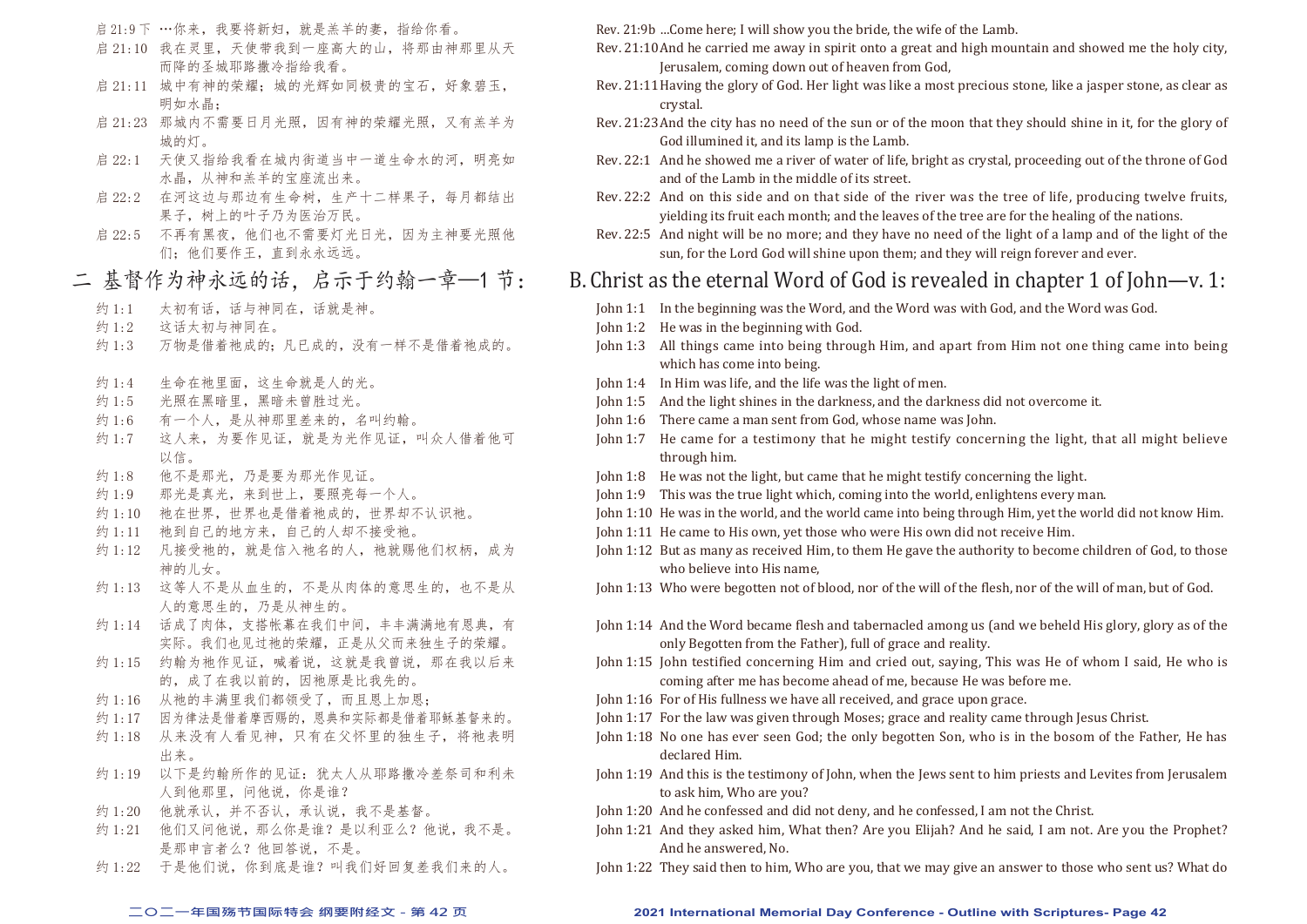关于你自己,你怎么说?

- 约 1:23 他说,我就是那在旷野里呼喊者的声音: "修直主的道 路!"正如申言者以赛亚所说的。
- 约 1:24 那些奉差遣来的, 是法利赛人。
- 约 1:25 他们就问他说,你既不是基督,不是以利亚,也不是那申 言者,那你为什么施浸?
- 约 1:26 约翰回答说,我是在水里施浸,但有一位站在你们中间, 是你们不认识的,
- 约 1:27 就是那在我以后来的,我就是给祂解鞋带也不配。
- 约 1:28 这些事是在约但河外的伯大尼,约翰施浸的地方发生的。
- 约 1:29 次日,约翰看见耶稣向他走来,就说,看哪,神的羔羊, 除去世人之罪的!
- 约 1:30 这就是我曾说,有一个人在我以后来,成了在我以前的, 因祂原是比我先的。
- 约 1:31 我先前不认识祂, 但为了叫祂显明给以色列人, 所以我来 在水里施浸。
- 约 1:32 约翰又作见证说,我曾看见那灵,仿佛鸽子从天降下,停 留在祂身上。
- 约 1:33 我先前不认识祂,只是那差我来在水里施浸的,对我说,你 看见那灵降下来,停留在谁身上,谁就是在圣灵里施浸的。
- 约 1:34 我看见了, 就见证这是神的儿子。
- 约 1:35 再次日,约翰同他两个门徒又站在那里。
- 约 1:36 他见耶稣行走, 就说, 看哪, 神的羔羊!
- 约 1:37 那两个门徒听见他所说的, 就跟从了耶稣。
- 约 1:38 耶稣转过身来,看见他们跟着,就问他们说,你们寻求什么? 他们说,拉比,你住在哪里?(拉比翻出来,就是夫子。)
- 约 1:39 耶稣说, 你们来看。他们就去看祂住在那里, 那一天便与 祂同住,那时约是上午十时。
- 约 1:40 听见约翰的话,跟从耶稣的那两个人中,一个是西门彼得 的兄弟安得烈。
- 约 1:41 他先找着自己的哥哥西门, 对他说, 我们遇见弥赛亚了。 (弥赛亚翻出来,就是基督。)
- 约 1:42 于是领他到耶稣那里。耶稣看着他说, 你是约翰的儿子西 门,你要称为矶法。(矶法翻出来,就是彼得。)
- 约 1:43 又次日, 耶稣想要往加利利去, 遇见腓力, 就对他说, 跟 从我。
- 约 1:44 这腓力是伯赛大人,是安得烈和彼得那城的人。
- 约 1:45 腓力找着拿但业, 对他说, 摩西在律法上所写, 和众申言者 所记的那一位,我们遇见了,就是约瑟的儿子拿撒勒人耶稣。
- 约 1:46 拿但业对他说,拿撒勒还能出什么好的么?腓力说,你来看。
- 约 1:47 耶稣看见拿但业向祂走来, 就指着他说, 看哪, 这是个真 以色列人,他心里是没有诡诈的。
- 约 1:48 拿但业对祂说, 你怎么认识我? 耶稣回答说, 腓力还没有 招呼你,你在无花果树底下,我就看见你了。
- 约 1:49 拿但业说, 拉比, 你是神的儿子, 你是以色列的王。
- 约 1:50 耶稣说, 因我对你说, 我看见你在无花果树底下, 你就信

you say about yourself?

- John 1:23 He said, I am a voice of one crying in the wilderness, "Make straight the way of the Lord!" as Isaiah the prophet said.
- John 1:24 And those who had been sent were of the Pharisees.
- John 1:25 And they asked him and said to him, Why then are you baptizing if you are not the Christ nor Elijah nor the Prophet?
- John 1:26 John answered them saying, I baptize in water; but among you stands One whom you do not know,
- John 1:27 He who is coming after me, the thong of whose sandal I am not worthy to untie.
- John 1:28 These things took place in Bethany across the Jordan, where John was baptizing.
- John 1:29 The next day he saw Jesus coming to him and said, Behold, the Lamb of God, who takes away the sin of the world!
- John 1:30 This is He of whom I said, A man is coming after me who has become ahead of me, because He was before me.
- John 1:31 And I did not know Him, but in order that He might be manifested to Israel, for this reason I came baptizing in water.
- John 1:32 And John testified saying, I beheld the Spirit descending as a dove out of heaven, and He abode upon Him.
- John 1:33 And I did not know Him, but He who sent me to baptize in water, He said to me, He upon whom you see the Spirit descending and abiding upon Him, this is He who baptizes in the Holy Spirit.
- John 1:34 And I have seen and have testified that this is the Son of God.
- John 1:35 Again the next day John was standing with two of his disciples,
- John 1:36 And looking at Jesus walking, he said, Behold, the Lamb of God!
- John 1:37 And the two disciples heard him speak this, and they followed Jesus.
- John 1:38 And Jesus, turning and beholding them following, said to them, What are you seeking? And they said to Him, Rabbi (which translated means Teacher), where are You staying?
- John 1:39 He said to them, Come, and you will see. They went therefore and saw where He was staying, and they stayed with Him that day; it was about the tenth hour.
- John 1:40 One of the two who heard this from John and followed Him was Andrew, Simon Peter's brother.
- John 1:41 He first found his own brother Simon and said to him, We have found the Messiah (which translated means Christ).
- John 1:42 He led him to Jesus. Looking at him, Jesus said, You are Simon, the son of John; you shall be called Cephas (which is interpreted, Peter).
- John 1:43 The next day He wanted to go forth into Galilee, and He found Philip. And Jesus said to him, Follow Me.
- John 1:44 Now Philip was from Bethsaida, of the city of Andrew and Peter.
- John 1:45 Philip found Nathanael and said to him, We have found Him of whom Moses in the law, and the prophets, wrote, Jesus, the son of Joseph, from Nazareth.

John 1:46 And Nathanael said to him, Can anything good be from Nazareth? Philip said to him, Come and see.

- John 1:47 Jesus saw Nathanael coming to Him and said concerning him, Behold, truly an Israelite, in whom there is no guile!
- John 1:48 Nathanael said to Him, How do You know me? Jesus answered and said to him, Before Philip called you, while you were under the fig tree, I saw you.
- John 1:49 Nathanael answered Him, Rabbi, You are the Son of God; You are the King of Israel.
- John 1:50 Jesus answered and said to him, Is it because I told you that I saw you under the fig tree that

#### **二○二一年国殇节国际特会 纲要附经文 - 第 43 页 2021 International Memorial Day Conference - Outline with Scriptures- Page 43**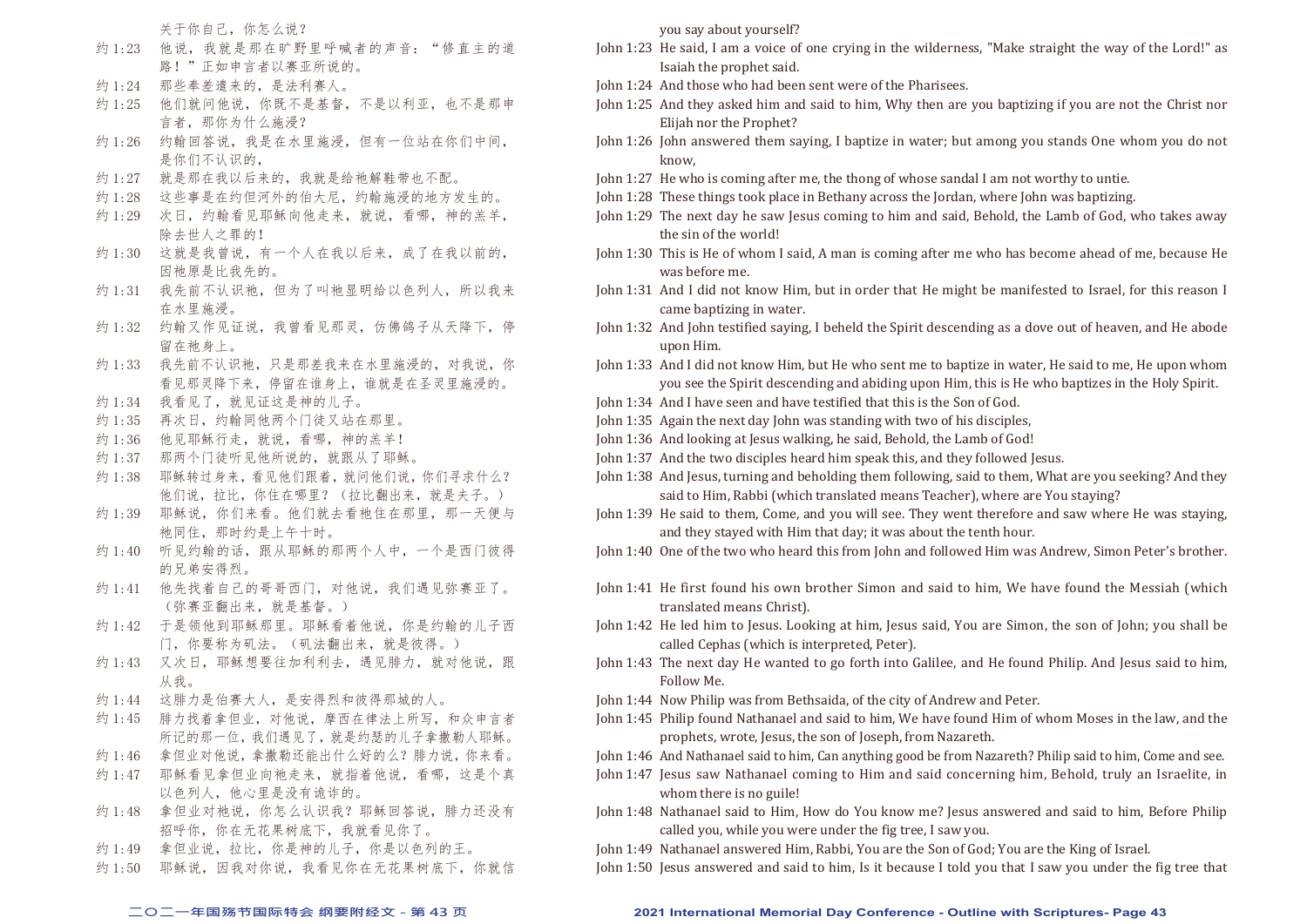了么?你将要看见比这更大的事。

- 约 1:51 又对他说,我实实在在地告诉你们,你们将要看见天开了, 神的使者上去下来在人子身上。
- 1 基督作为神的话,借着祂的创造为神说话一3 节。
- 约 1:3 万物是借着祂成的;凡已成的,没有一样不是借着祂成的。
- 2 基督作为神的话,借着成为肉体作神的帐幕,为神 说话—14 节。
- 约 1:14 话成了肉体, 支搭帐幕在我们中间, 丰丰满满地有恩典, 有 实际。我们也见过祂的荣耀,正是从父而来独生子的荣耀。
- 3 基督作为神的话, 在为着救赎成为神的羔羊的事 上,为神说话—29 节。
- 约 1:29 次日, 约翰看见耶稣向他走来, 就说, 看哪, 神的羔羊, 除去世人之罪的!
- 4 基督作为神的话,借着成为施膏的灵为神说话;祂 成为施膏的灵,是为着新约在生机上使蒙神救赎的 人变化成为石头,以建造神的家(伯特利)—32 ~ 42,51 节,参创二八 11 ~ 22。
- 约 1:32 约翰又作见证说,我曾看见那灵,仿佛鸽子从天降下,停 留在袖身上。
- 约 1:33 我先前不认识祂,只是那差我来在水里施浸的,对我说,你 看见那灵降下来,停留在谁身上,谁就是在圣灵里施浸的。
- 约 1:34 我看见了, 就见证这是神的儿子。
- 约 1:35 再次日, 约翰同他两个门徒又站在那里。
- 约 1:36 他见耶稣行走, 就说, 看哪, 神的羔羊!
- 约 1:37 那两个门徒听见他所说的,就跟从了耶稣。
- 约 1:38 耶稣转过身来,看见他们跟着,就问他们说,你们寻求什么? 他们说,拉比,你住在哪里?(拉比翻出来,就是夫子。)
- 约 1:39 耶稣说, 你们来看。他们就去看祂住在那里, 那一天便与 祂同住,那时约是上午十时。
- 约 1:40 听见约翰的话, 跟从耶稣的那两个人中, 一个是西门彼得 的兄弟安得烈。
- 约 1:41 他先找着自己的哥哥西门, 对他说, 我们遇见弥赛亚了。 (弥赛亚翻出来,就是基督。)
- 约 1:42 于是领他到耶稣那里。耶稣看着他说, 你是约翰的儿子西 门,你要称为矶法。(矶法翻出来,就是彼得。)
- 约 1:51 又对他说,我实实在在地告诉你们,你们将要看见天开了, 神的使者上去下来在人子身上。
- 创 28:11 到了一个地方, 因为太阳落了, 就在那里过夜; 他拾起那 地方的一块石头枕在头下,在那里躺卧睡了。

you believe? You shall see greater things than these.

- John 1:51 And He said to him, Truly, truly, I say to you, You shall see heaven opened and the angels of God ascending and descending on the Son of Man.
- 1.Christ as the Word of God speaks for God through His creation—v. 3.
	- John 1:3 All things came into being through Him, and apart from Him not one thing came into being which has come into being.
- 2.Christ as the Word of God speaks for God through His incarnation as the tabernacle of God—v. 14.
- John 1:14 And the Word became flesh and tabernacled among us (and we beheld His glory, glory as of the only Begotten from the Father), full of grace and reality.
- 3.Christ as the Word of God speaks for God in His becoming the Lamb of God for redemption—v. 29.
- John 1:29 The next day he saw Jesus coming to him and said, Behold, the Lamb of God, who takes away the sin of the world!
- 4.Christ as the Word of God speaks for God through His becoming the anointing Spirit for the transformation of God's redeemed people into stones for the building of God's house (Bethel) organically for the New Testament—vv. 32-42, 51; cf. Gen. 28:11-22.
- John 1:32 And John testified saying, I beheld the Spirit descending as a dove out of heaven, and He abode upon Him.
- John 1:33 And I did not know Him, but He who sent me to baptize in water, He said to me, He upon whom you see the Spirit descending and abiding upon Him, this is He who baptizes in the Holy Spirit.
- John 1:34 And I have seen and have testified that this is the Son of God.
- John 1:35 Again the next day John was standing with two of his disciples,
- John 1:36 And looking at Jesus walking, he said, Behold, the Lamb of God!
- John 1:37 And the two disciples heard him speak this, and they followed Jesus.
- John 1:38 And Jesus, turning and beholding them following, said to them, What are you seeking? And they said to Him, Rabbi (which translated means Teacher), where are You staying?
- John 1:39 He said to them, Come, and you will see. They went therefore and saw where He was staying, and they stayed with Him that day; it was about the tenth hour.
- John 1:40 One of the two who heard this from John and followed Him was Andrew, Simon Peter's brother.
- John 1:41 He first found his own brother Simon and said to him, We have found the Messiah (which translated means Christ).
- John 1:42 He led him to Jesus. Looking at him, Jesus said, You are Simon, the son of John; you shall be called Cephas (which is interpreted, Peter).
- John 1:51 And He said to him, Truly, truly, I say to you, You shall see heaven opened and the angels of God ascending and descending on the Son of Man.
- Gen. 28:11 And he came to a certain place and spent the night there, because the sun had set. And he took one of the stones of the place and put it under his head, and he lay down in that place.

#### **二○二一年国殇节国际特会 纲要附经文 - 第 44 页 2021 International Memorial Day Conference - Outline with Scriptures- Page 44**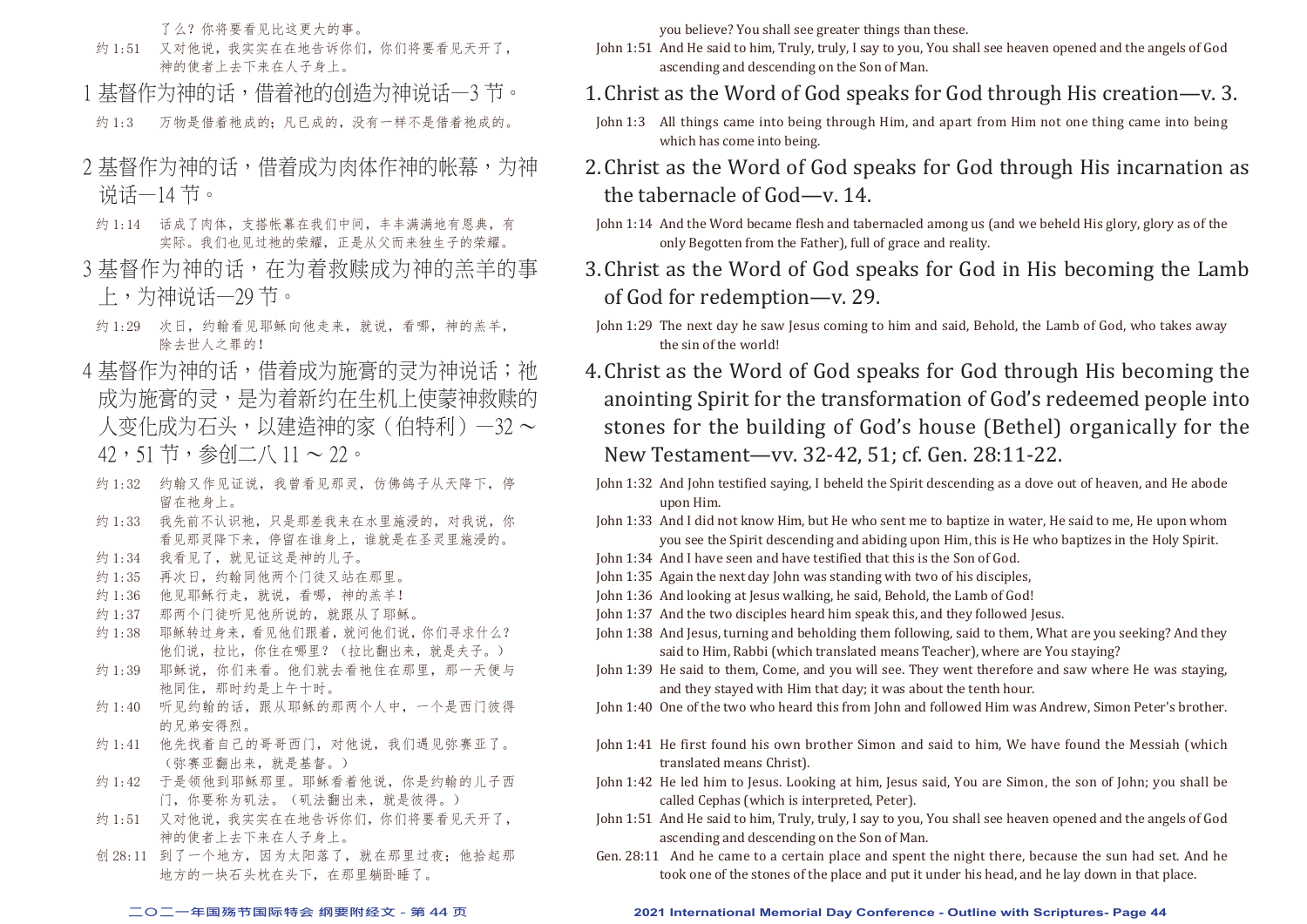- 创 28:12 他梦见一个梯子立在地上,梯子的顶通着天,有神的使者 在梯子上,上去下来。
- 创 28:13 耶和华站在梯子以上,说,我是耶和华你祖亚伯拉罕的神,也 是以撒的神;我要将你现在所躺卧之地,赐给你和你的后裔。
- 创 28:14 你的后裔必像地上的尘沙那样多,必向东西南北开展;地 上万族必因你和你的后裔得福。
- 创 28:15 看哪,我与你同在;你无论往哪里去,我必保守你,使你 归回这地。我总不离弃你,直到我成就了向你所应许的。
- 创 28:16 雅各睡醒了,就说,耶和华真在这地方,我竟不知道。
- 创 28:17 他就惧怕, 说, 这地方何等可畏!这不是别的, 乃是神的 家,也是天的门。
- 创 28:18 雅各清早起来,把所枕的石头立作柱子,浇油在上面。
- 创 28:19 他就给那地方起名叫伯特利;但那城起先名叫路斯。
- 创 28:20 雅各许愿说,神若与我同在,在我去的路上保守我,又给 我食物吃,衣服穿,
- 创 28:21 使我平平安安地回到我父亲的家,我就必以耶和华为我的神。
- 创 28:22 我所立为柱子的石头, 也必作神的家;凡你所赐给我的, 我必将十分之一献给你。
- 三 话成为肉体,使神成为可接触、可摸着、可接 受、可经历、可进入、并可享受的,好使祂将 自己作到我们里面—约一 14,十四 16 ~ 17。
	- 约 1:14 话成了肉体,支搭帐幕在我们中间,丰丰满满地有恩典,有 实际。我们也见过祂的荣耀,正是从父而来独生子的荣耀。
	- 约 14:16 我要求父, 祂必赐给你们另一位保惠师, 叫祂永远与你们 同在,
	- 约 14:17 就是实际的灵,乃世人不能接受的,因为不见祂,也不认 识祂:你们却认识祂,因祂与你们同住,且要在你们里面。
- 四 基督成了那灵作为气息,使我们可以呼吸祂; 祂成了活水,使我们可以喝祂;祂成了生命 的粮,使我们可以吃祂—四 10, 14, 六 32 ~ 33, 35, 51, 54  $\sim$  57,  $\pm$  37  $\sim$  39,  $\pm$   $\pm$  22.
	- 约 4:10 耶稣回答说, 你若知道神的恩赐, 和对你说请给我水喝的 是谁,你必早求祂, 祂也必早给了你活水。
	- 约 4:14 人若喝我所赐的水, 就永远不渴; 我所赐的水, 要在他里 面成为泉源,直涌入永远的生命。
	- 约 6:32 耶稣说, 我实实在在地告诉你们, 不是摩西把那从天上来 的粮赐给你们,乃是我父把那从天上来的真粮赐给你们。
	- 约 6:33 因为神的粮, 就是那从天上降下来赐生命给世人的。
	- 约 6:35 耶稣对他们说,我就是生命的粮,到我这里来的,必永远 不饿;信入我的,必永远不渴。
- Gen. 28:12 And he dreamed that there was a ladder set up on the earth, and its top reached to heaven; and there the angels of God were ascending and descending on it.
- Gen. 28:13 And there was Jehovah, standing above it; and He said, I am Jehovah, the God of Abraham your father and the God of Isaac. The land on which you lie, I will give to you and to your seed.
- Gen. 28:14 And your seed will be as the dust of the earth, and you will spread abroad to the west and to the east and to the north and to the south, and in you and in your seed will all the families of the earth be blessed.
- Gen. 28:15 And, behold, I am with you and will keep you wherever you go and will cause you to return to this land, for I will not leave you until I have done what I have promised you.
- Gen. 28:16 And Jacob awoke from his sleep and said, Surely Jehovah is in this place, and I did not know it.
- Gen. 28:17 And he was afraid and said, How awesome is this place! This is none other than the house of God, and this is the gate of heaven.
- Gen. 28:18 And Jacob rose up early in the morning and took the stone that he had put under his head, and he set it up as a pillar and poured oil on top of it.
- Gen. 28:19 And he called the name of that place Bethel, but the name of the city was Luz previously.
- Gen. 28:20 And Jacob vowed a vow, saying, If God will be with me and will keep me in this way that I go and will give me bread to eat and garments to put on,
- Gen. 28:21 So that I return to my father's house in peace, then Jehovah will be my God,
- Gen. 28:22 And this stone, which I have set up as a pillar, will be God's house; and of all that You give me I will surely give one tenth to You.
- C. The Word became flesh to make God contactable, touchable, receivable, experienceable, enterable, and enjoyable so that He might work Himself into us—John 1:14; 14:16-17.
	- John 1:14 And the Word became flesh and tabernacled among us (and we beheld His glory, glory as of the only Begotten from the Father), full of grace and reality.
	- John 14:16 And I will ask the Father, and He will give you another Comforter, that He may be with you forever,
	- John 14:17 Even the Spirit of reality, whom the world cannot receive, because it does not behold Him or know Him; but you know Him, because He abides with you and shall be in you.
- D.Christ became the Spirit as the breath that we may breathe Him, the living water that we may drink Him, and the bread of life that we may eat Him— 4:10, 14; 6:32-33, 35, 51, 54-57; 7:37-39; 20:22.
	- John 4:10 Jesus answered and said to her, If you knew the gift of God and who it is who says to you, Give Me a drink, you would have asked Him, and He would have given you living water.
	- John 4:14 But whoever drinks of the water that I will give him shall by no means thirst forever; but the water that I will give him will become in him a fountain of water springing up into eternal life.
	- John 6:32 Jesus therefore said to them, Truly, truly, I say to you, Moses has not given you the bread out of heaven, but My Father gives you the true bread out of heaven.
	- John 6:33 For the bread of God is He who comes down out of heaven and gives life to the world.
	- John 6:35 Jesus said to them, I am the bread of life; he who comes to Me shall by no means hunger, and he who believes into Me shall by no means ever thirst.

#### **二○二一年国殇节国际特会 纲要附经文 - 第 45 页 2021 International Memorial Day Conference - Outline with Scriptures- Page 45**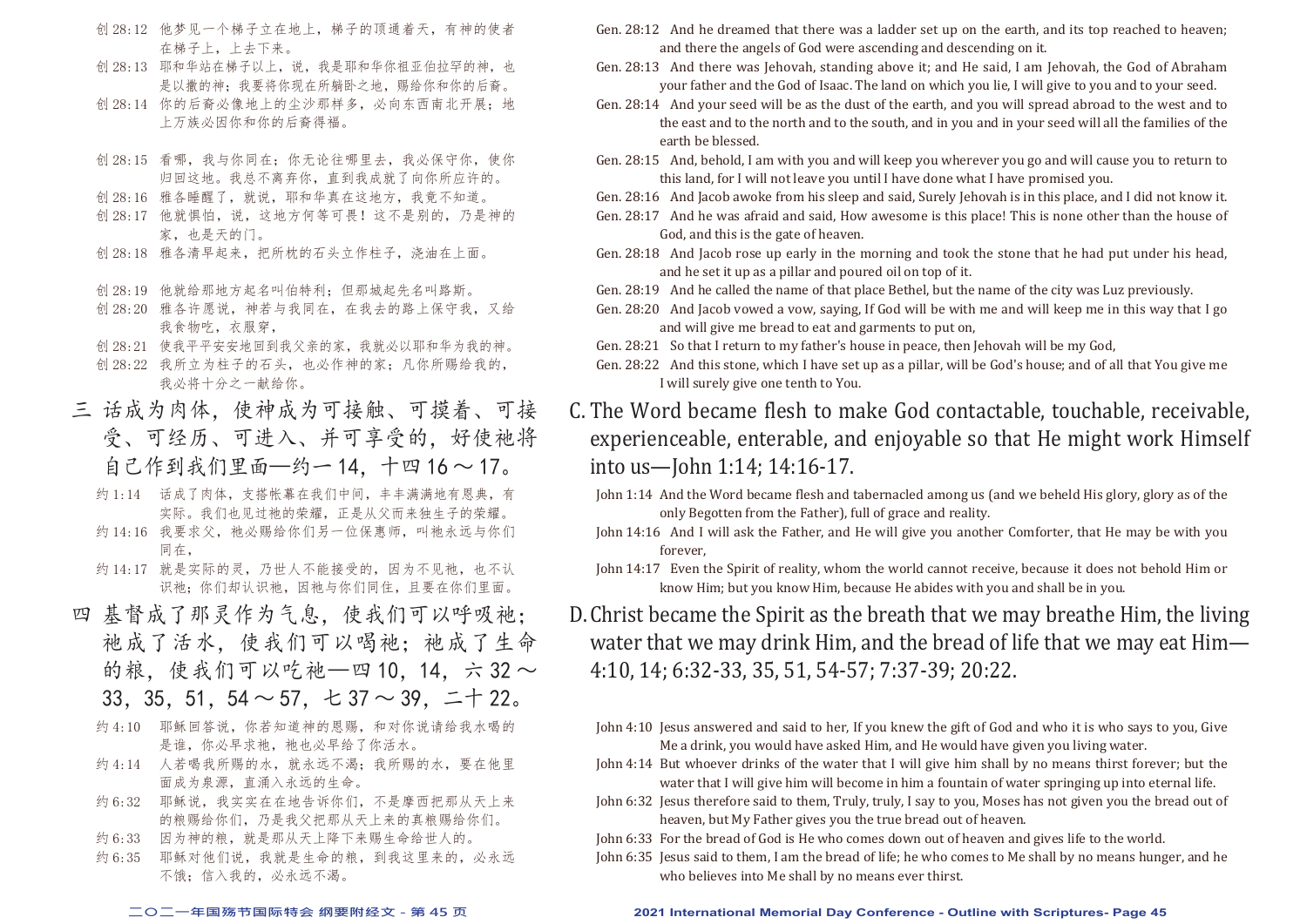- 约 6:51 我是从天上降下来的活粮,人若吃这粮,就必永远活着。 我所要赐的粮,就是我的肉,为世人的生命所赐的。
- 约 6:54 吹我肉喝我血的人, 就有永远的生命, 在末日我要叫他复活。
- 约 6:55 我的肉是真正的食物,我的血是真正的饮料。
- 约 6:56 吃我肉喝我血的人,就住在我里面,我也住在他里面。
- 约 6:57 活的父怎样差我来,我又因父活着,照样,那吃我的人, 也要因我活着。
- 约 7:37 节期的末日, 就是最大之日, 耶稣站着高声说, 人若渴了, 可以到我这里来喝。
- 约 7:38 信入我的人, 就如经上所说, 从他腹中要流出活水的江 河来。
- 约 7:39 耶稣这话是指着信入祂的人将要受的那灵说的;那时还没 有那灵,因为耶稣尚未得着荣耀。
- 约 20:22 说了这话, 就向他们吹入一口气, 说, 你们受圣灵。
- 五 基督是真葡萄树,我们是祂的枝子—十五1~8:
	- 约 15:1 我是真葡萄树,我父是栽培的人。
	- 约 15:2 凡在我里面不结果子的枝子, 祂就剪去; 凡结果子的, 祂 就修理干净,使枝子结果子更多。
	- 约 15:3 现在你们因我讲给你们的话,已经干净了。
	- 约 15:4 你们要住在我里面,我也住在你们里面。枝子若不住在葡萄 树上,自己就不能结果子,你们若不住在我里面,也是这样。
	- 约 15:5 我是葡萄树,你们是枝子;住在我里面的,我也住在他里 面,这人就多结果子;因为离了我,你们就不能作什么。
	- 约 15:6 人若不住在我里面, 就象枝子丢在外面枯干了, 人收集起 来,扔在火里烧了。
	- 约 15:7 你们若住在我里面, 我的话也住在你们里面, 凡你们所愿 意的,祈求就给你们成就。
	- 约 15:8 你们多结果子,我父就因此得荣耀,你们也就是我的门徒了。
- 1葡萄树的生命、本质和性质,就是枝子的生命、本 质和性质—约壹五 11 ~ 12,彼后一 4。

约壹 5:11 这见证就是神赐给我们永远的生命,这生命也是在祂儿子里面。 约壹 5:12 人有了神的儿子, 就有生命; 没有神的儿子, 就没有生命。 彼后 1:4 借这荣耀和美德, 祂已将又宝贵又极大的应许赐给我们, 叫你们既逃离世上从情欲来的败坏,就借着这些应许,得 有分于神的性情。

2 子是葡萄树, 是神经纶的中心, 也是父一切丰富的 具体化身;父借着栽培子,将祂自己连同祂一切的 丰富,都作到这葡萄树里面;至终,这葡萄树借着 在基督里的信徒作为其枝子,团体地彰显父。

- John 6:51 I am the living bread which came down out of heaven; if anyone eats of this bread, he shall live forever; and the bread which I will give is My flesh, given for the life of the world.
- John 6:54 He who eats My flesh and drinks My blood has eternal life, and I will raise him up in the last day. John 6:55 For My flesh is true food, and My blood is true drink.
- John 6:56 He who eats My flesh and drinks My blood abides in Me and I in him.
- John 6:57 As the living Father has sent Me and I live because of the Father, so he who eats Me, he also shall live because of Me.
- John 7:37 Now on the last day, the great day of the feast, Jesus stood and cried out, saying, If anyone thirsts, let him come to Me and drink.
- John 7:38 He who believes into Me, as the Scripture said, out of his innermost being shall flow rivers of living water.
- John 7:39 But this He said concerning the Spirit, whom those who believed into Him were about to receive; for the Spirit was not yet, because Jesus had not yet been glorified.
- John 20:22 And when He had said this, He breathed into them and said to them, Receive the Holy Spirit.

### E. Christ is the true vine, and we are His branches—15:1-8:

John 15:1 I am the true vine, and My Father is the husbandman.

- John 15:2 Every branch in Me that does not bear fruit, He takes it away; and every branch that bears fruit, He prunes it that it may bear more fruit.
- John 15:3 You are already clean because of the word which I have spoken to you.
- John 15:4 Abide in Me and I in you. As the branch cannot bear fruit of itself unless it abides in the vine, so neither can you unless you abide in Me.
- John 15:5 I am the vine; you are the branches. He who abides in Me and I in him, he bears much fruit; for apart from Me you can do nothing.
- John 15:6 If one does not abide in Me, he is cast out as a branch and is dried up; and they gather them and cast them into the fire, and they are burned.
- John 15:7 If you abide in Me and My words abide in you, ask whatever you will, and it shall be done for you.
- John 15:8 In this is My Father glorified, that you bear much fruit and so you will become My disciples.

# 1.The life, the substance, and the nature of the vine are the life, the substance, and the nature of the branches—1 John 5:11-12; 2 Pet. 1:4.

1 John 5:11 And this is the testimony, that God gave to us eternal life and this life is in His Son.

1 John 5:12 He who has the Son has the life; he who does not have the Son of God does not have the life.

- 2 Pet. 1:4 Through which He has granted to us precious and exceedingly great promises that through these you might become partakers of the divine nature, having escaped the corruption which is in the world by lust.
- 2.The Son as the vine is the center of God's economy and the embodiment of all the riches of the Father; the Father, by cultivating the Son, works Himself with all His riches into the vine, and eventually, the vine expresses the Father in a corporate way through the believers in Christ as its branches.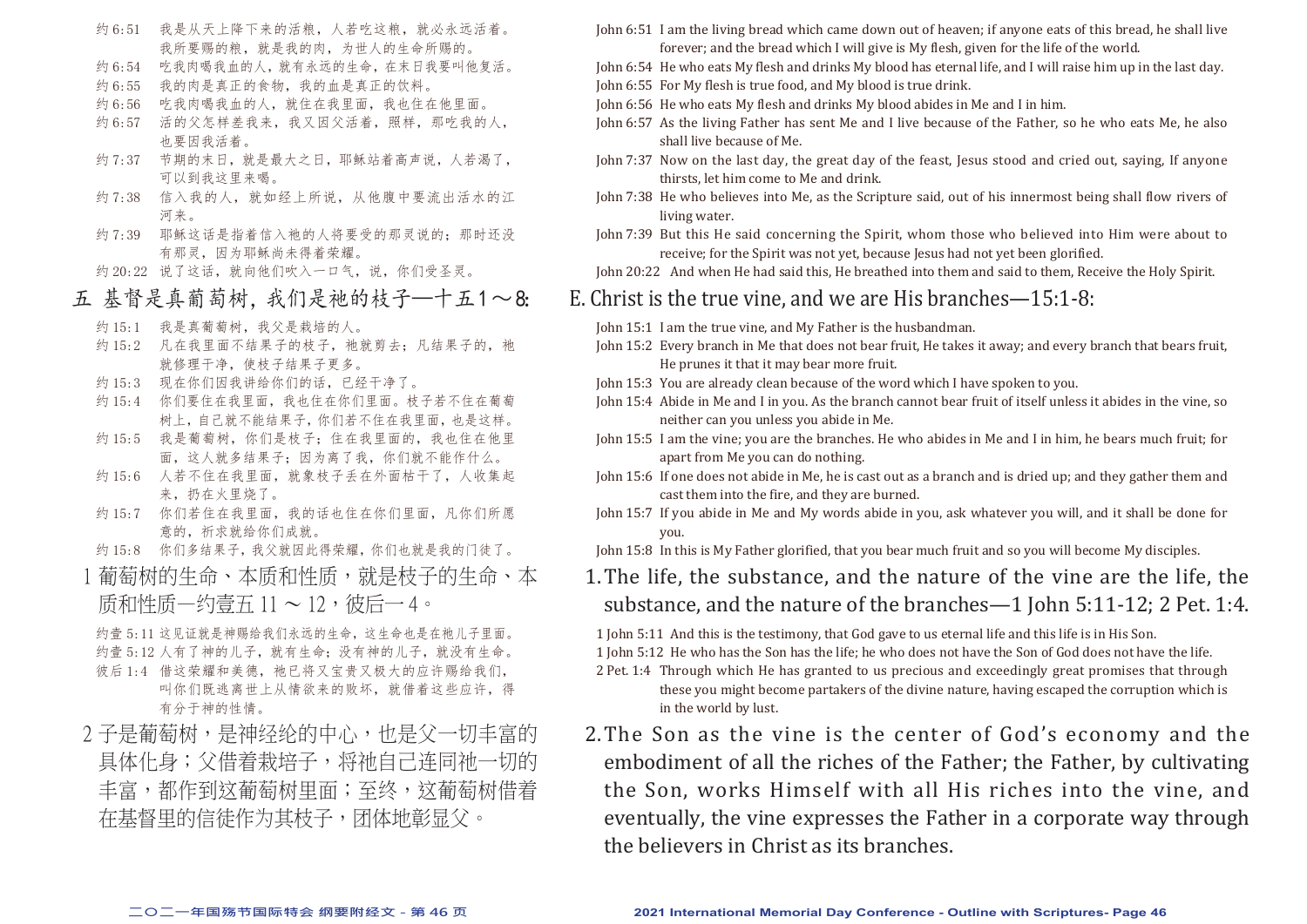- 六 对基督主观的经历,实际上就是基督自己进到 我们里面,作我们的生命和我们这人的构成成 分—西三 4,10 ~ 11。
	- 西 3:4 基督是我们的生命, 祂显现的时候, 你们也要与祂一同显 现在荣耀里。
	- 西 3:10 并且穿上了新人;这新人照着创造他者的形像渐渐更新, 以致有充足的知识;
	- 西 3:11 在此并没有希利尼人和犹太人、受割礼的和未受割礼的、 化外人、西古提人、为奴的、自主的,唯有基督是一切, 又在一切之内。
- 叁 约翰福音启示关于召会的主观真理:
- 一 我们把主接受到里面,结果使我们成为召会的构成分 子—十二 24,二十 17,十五 4 ~ 5,三 29 ~ 30。
	- 约 12:24 我实实在在地告诉你们,一粒麦子不落在地里死了,仍旧 是一粒;若是死了,就结出许多子粒来。
	- 约 20:17 耶稣对她说,不要摸我,因我还没有升到父那里;你往我 弟兄那里去,告诉他们说,我要升到我的父,也是你们的 父那里,到我的神,也是你们的神那里。
	- 约 15:4 你们要住在我里面,我也住在你们里面。枝子若不住在葡萄 树上,自己就不能结果子,你们若不住在我里面,也是这样。
	- 约 15:5 我是葡萄树,你们是枝子;住在我里面的,我也住在他里 面,这人就多结果子;因为离了我,你们就不能作什么。
	- 约 3:29 娶新妇的, 就是新郎; 新郎的朋友站着听祂, 因着新郎的 声音就欢喜快乐;所以我这喜乐满足了。
	- 约 3:30 祂必扩增, 我必衰减。
- 二 主的恢复乃是恢复对基督主观的经历,为着实 行召会生活—加一15~16, 二20, 四19, 一2:
	- 加 1:15 然而那把我从母腹里分别出来,又借着祂的恩典呼召我的神,
	- 加 1:16 既然乐意将祂儿子启示在我里面,叫我把祂当作福音传在 外邦人中,我就即刻没有与血肉之人商量,
	- 加 2:20 我已经与基督同钉十字架;现在活着的,不再是我,乃是基 督在我里面活着;并且我如今在肉身里所活的生命,是我在 神儿子的信里,与祂联结所活的,祂是爱我,为我舍了自己。
	- 加 4:19 我的孩子们,我为你们再受生产之苦,直等到基督成形在 你们里面。
	- 加 1:2 并一切与我同在的众弟兄,写信给加拉太的众召会:
	- 1 我们对基督主观的经历所产生的召会,乃是基督构
- F. The subjective experience of Christ is actually Christ Himself entering into us to be our life and the constituent of our being—Col. 3:4, 10-11.
	- Col. 3:4 When Christ our life is manifested, then you also will be manifested with Him in glory.
	- Col. 3:10 And have put on the new man, which is being renewed unto full knowledge according to the image of Him who created him,
	- Col. 3:11 Where there cannot be Greek and Jew, circumcision and uncircumcision, barbarian, Scythian, slave, free man, but Christ is all and in all.

# III. The Gospel of John reveals the subjective truths concerning the church:

- A.The issue of our receiving the Lord into us is that we become constituents of the church— 12:24; 20:17; 15:4-5; 3:29-30.
	- John 12:24 Truly, truly, I say to you, Unless the grain of wheat falls into the ground and dies, it abides alone; but if it dies, it bears much fruit.
	- John 20:17 Jesus said to her, Do not touch Me, for I have not yet ascended to the Father; but go to My brothers and say to them, I ascend to My Father and your Father, and My God and your God.
	- John 15:4 Abide in Me and I in you. As the branch cannot bear fruit of itself unless it abides in the vine, so neither can you unless you abide in Me.
	- John 15:5 I am the vine; you are the branches. He who abides in Me and I in him, he bears much fruit; for apart from Me you can do nothing.
	- John 3:29 He who has the bride is the bridegroom; but the friend of the bridegroom, who stands and hears him, rejoices with joy because of the bridegroom's voice. This joy of mine therefore is made full. John 3:30 He must increase, but I must decrease.
- B.The Lord's recovery is to recover the subjective experience of Christ for the practice of the church life—Gal. 1:15-16; 2:20; 4:19; 1:2:
	- Gal. 1:15 But when it pleased God, who set me apart from my mother's womb and called me through His grace,
	- Gal. 1:16 To reveal His Son in me that I might announce Him as the gospel among the Gentiles, immediately I did not confer with flesh and blood,
	- Gal. 2:20 I am crucified with Christ; and it is no longer I who live, but it is Christ who lives in me; and the life which I now live in the flesh I live in faith, the faith in the Son of God, who loved me and gave Himself up for me.
	- Gal. 4:19 My children, with whom I travail again in birth until Christ is formed in you,
	- Gal. 1:2 And all the brothers who are with me, to the churches of Galatia:
- 1.The church, which is the issue of our subjective experience of Christ,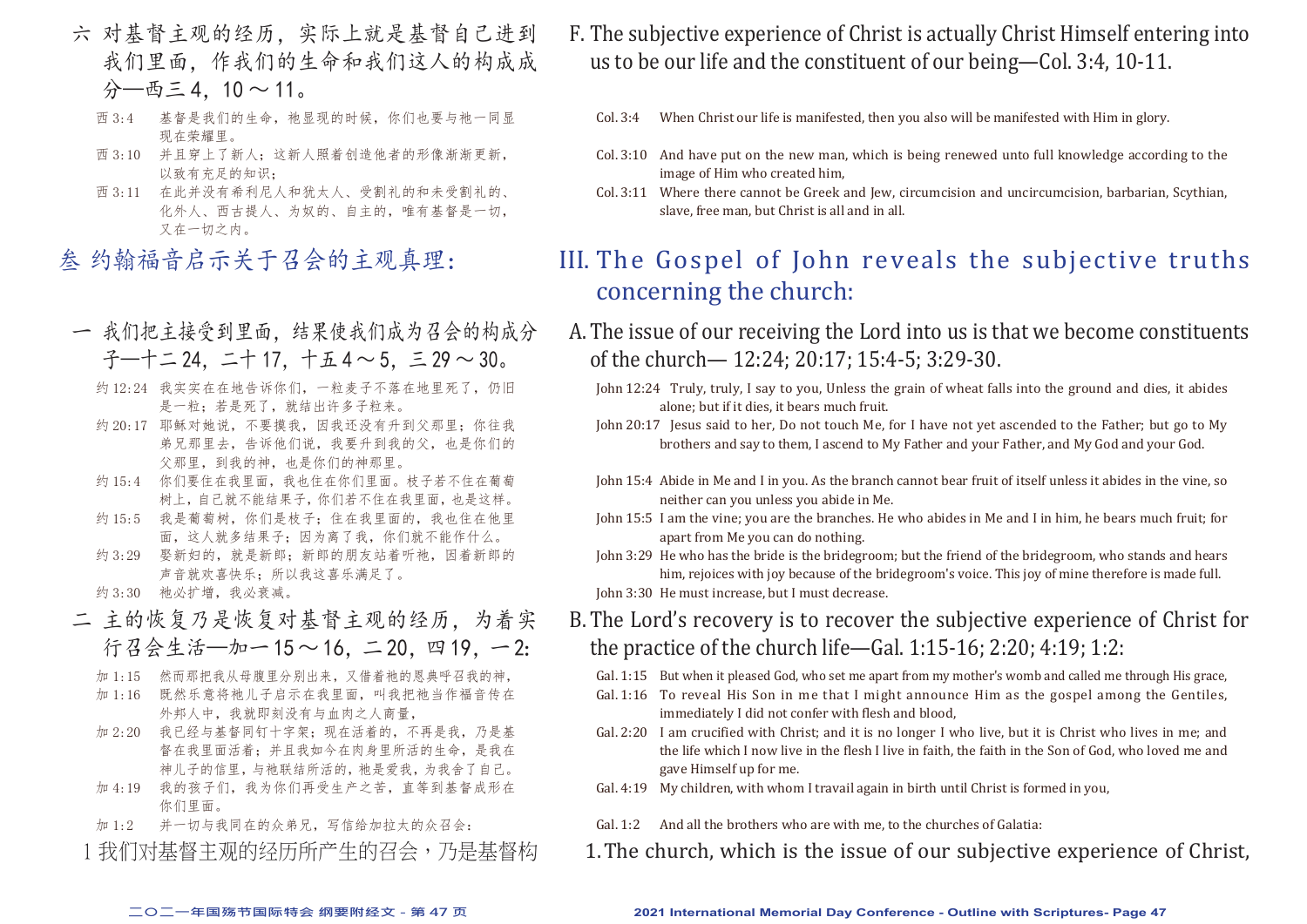## 成到祂的信徒里面—弗三 16 ~ 19。

- 弗 3:16 愿祂照着祂荣耀的丰富,借着祂的灵,用大能使你们得以 加强到里面的人里,
- 弗 3:17 使基督借着信,安家在你们心里,叫你们在爱里生根立基,
- 弗 3:18 使你们满有力量,能和众圣徒一同领略何为那阔、长、高、 深,
- 弗 3:19 并认识基督那超越知识的爱,使你们被充满,成为神一切 的丰满。
- 2 死而复活的基督已经作到我们里面, 以产生召会, 就是祂的身体—西— 27,18,二 19,三 15。
- 西 1:27 神愿意叫他们知道,这奥秘的荣耀在外邦人中是何等的丰 富,就是基督在你们里面成了荣耀的盼望;
- 西 1:18 祂也是召会身体的头; 祂是元始, 是从死人中复活的首生 者, 使祂可以在万有中居首位;
- 西 2:19 …持定元首;本于祂,全身借着节和筋,得了丰富的供应, 并结合一起,就以神的增长而长大。
- 西 3:15 又要让基督的平安在你们心里作仲裁,你们在一个身体里 蒙召, 也是为了这平安; 且要感恩。
- 3 基督在祂自己里面乃是元首,基督构成到我们里面 乃是身体—弗— 22 ~ 23,三 17,四 15 ~ 16,西—  $18, 27, \equiv 4, \equiv 19, \equiv 15$ 
	- 弗 1:22 将万有服在祂的脚下,并使祂向着召会作万有的头;
	- 弗 1:23 召会是祂的身体,是那在万有中充满万有者的丰满。
	- 弗 3:17 使基督借着信,安家在你们心里,叫你们在爱里生根立基,
	- 弗 4:15 唯在爱里持守着真实, 我们就得以在一切事上长到祂, 就 是元首基督里面;
	- 弗 4:16 本于祂,全身借着每一丰富供应的节,并借着每一部分依 其度量而有的功用,得以联络在一起,并结合在一起,便 叫身体渐渐长大,以致在爱里把自己建造起来。
	- 西 1:18 祂也是召会身体的头;祂是元始,是从死人中复活的首生 者,使祂可以在万有中居首位;
	- 西 1:27 神愿意叫他们知道,这奥秘的荣耀在外邦人中是何等的丰 富,就是基督在你们里面成了荣耀的盼望;
	- 西 3:4 基督是我们的生命, 祂显现的时候, 你们也要与祂一同显 现在荣耀里。
	- 西 2:19 …持定元首;本于祂,全身借着节和筋,得了丰富的供应, 并结合一起,就以神的增长而长大。
	- 西 3:15 又要让基督的平安在你们心里作仲裁,你们在一个身体里 蒙召, 也是为了这平安; 目要感恩。

## is Christ constituted into His believers—Eph. 3:16-19.

- Eph. 3:16 That He would grant you, according to the riches of His glory, to be strengthened with power through His Spirit into the inner man,
- Eph. 3:17 That Christ may make His home in your hearts through faith, that you, being rooted and grounded in love,
- Eph. 3:18 May be full of strength to apprehend with all the saints what the breadth and length and height and depth are
- Eph. 3:19 And to know the knowledge-surpassing love of Christ, that you may be filled unto all the fullness of God.
- 2.The Christ who died and resurrected has been wrought into us to produce the church, which is His Body—Col. 1:27, 18; 2:19; 3:15.
- Col. 1:27 To whom God willed to make known what are the riches of the glory of this mystery among the Gentiles, which is Christ in you, the hope of glory,
- Col. 1:18 And He is the Head of the Body, the church; He is the beginning, the Firstborn from the dead, that He Himself might have the first place in all things;
- Col. 2:19 And…holding the Head, out from whom all the Body, being richly supplied and knit together by means of the joints and sinews, grows with the growth of God.
- Col. 3:15 And let the peace of Christ arbitrate in your hearts, to which also you were called in one Body; and be thankful.
- 3.Christ in Himself is the Head, and Christ constituted into us is the Body—Eph. 1:22-23; 3:17; 4:15-16; Col. 1:18, 27; 3:4; 2:19; 3:15.
- Eph. 1:22 And He subjected all things under His feet and gave Him to be Head over all things to the church,
- Eph. 1:23 Which is His Body, the fullness of the One who fills all in all.
- Eph. 3:17 That Christ may make His home in your hearts through faith, that you, being rooted and grounded in love,
- Eph. 4:15 But holding to truth in love, we may grow up into Him in all things, who is the Head, Christ,
- Eph. 4:16 Out from whom all the Body, being joined together and being knit together through every joint of the rich supply and through the operation in the measure of each one part, causes the growth of the Body unto the building up of itself in love.
- Col. 1:18 And He is the Head of the Body, the church; He is the beginning, the Firstborn from the dead, that He Himself might have the first place in all things;
- Col. 1:27 To whom God willed to make known what are the riches of the glory of this mystery among the Gentiles, which is Christ in you, the hope of glory,
- Col. 3:4 When Christ our life is manifested, then you also will be manifested with Him in glory.
- Col. 2:19 And… holding the Head, out from whom all the Body, being richly supplied and knit together by means of the joints and sinews, grows with the growth of God.
- Col. 3:15 And let the peace of Christ arbitrate in your hearts, to which also you were called in one Body; and be thankful.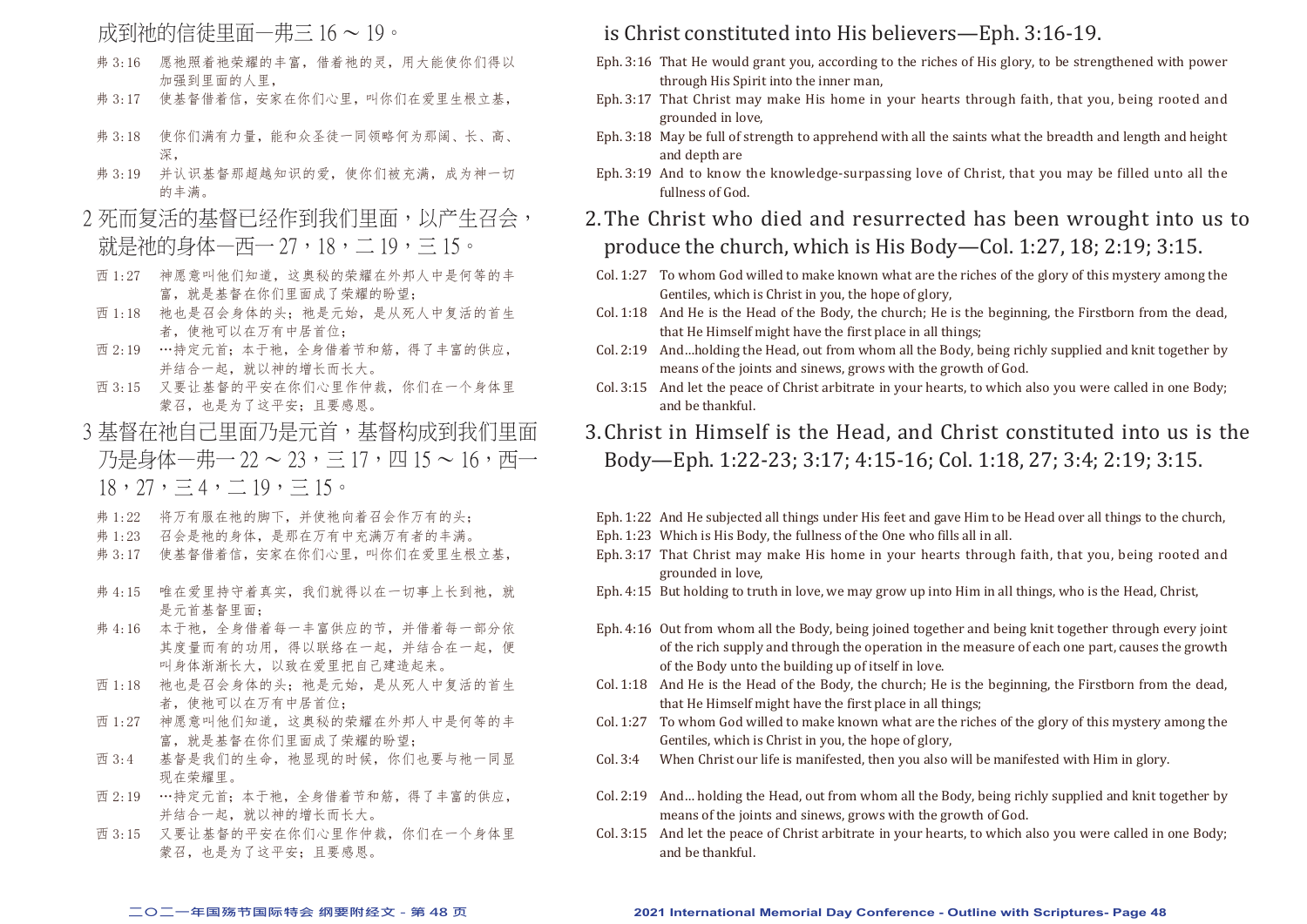- 三 约翰福音里虽然没有特别用到"召会"这字眼, 对于召会的存在以及召会的构成分子这事实却 有清楚的说明;有七种说法提及召会:
- 1 召会是由许多子粒成, 这许多子粒乃是借着基督 的死与复活所产生的许多信徒—十二 23 ~ 24。
- 约 12:23 耶稣回答说,人子得荣耀的时候到了。
- 约 12:24 我实实在在地告诉你们,一粒麦子不落在地里死了,仍旧 是一粒;若是死了,就结出许多子粒来。
- 2 召会是由主的许多弟兄组成的—二十 17。
- 约 20:17 耶稣对她说,不要摸我,因我还没有升到父那里;你往我 弟兄那里去,告诉他们说,我要升到我的父,也是你们的 父那里,到我的神,也是你们的神那里。
- 3 召会是父的家—十四 2,23。
- 约 14:2 在我父的家里, 有许多住处; 若是没有, 我早已告诉你们了; 我去是为你们预备地方。
- 约 14:23 耶稣回答说, 人若爱我, 就必遵守我的话, 我父也必爱他, 并且我们要到他那里去,同他安排住处。
- 4 召会是子的葡萄树连同许多枝子一十五 5,7。
- 约 15:5 我是葡萄树, 你们是枝子; 住在我里面的, 我也住在他里 面,这人就多结果子;因为离了我,你们就不能作什么。
- 约 15:7 你们若住在我里面,我的话也住在你们里面,凡你们所愿 意的,祈求就给你们成就。
- 5 召会是由终极完成的那灵所生之那灵的新孩子,新  $\lambda$  —十六 20 ~ 22。
- 约 16:20 我实实在在地告诉你们, 你们将要痛哭哀号, 世人倒要喜 乐;你们将要忧愁,然而你们的忧愁,要变为喜乐。
- 约 16:21 妇人生产的时候会有忧愁,因为她的时候到了;既生了孩 子, 就不再记得那苦楚, 因为欢喜世上生了一个人。
- 约 16:22 你们现在也有忧愁,但我要再见你们,你们的心就喜乐了, 并且你们的喜乐,没有人能从你们夺去。
- 6 召会是新妇,有基督作新郎—三 29 ~ 30。
	- 约 3:29 娶新妇的,就是新郎;新郎的朋友站着听袖,因着新郎的 声音就欢喜快乐;所以我这喜乐满足了。
	- 约 3:30 祂必扩增,我必衰减。
- 7 召会是一个羊群,有基督作牧人—十 14 ~ 16。
- 约 10:14 我是好牧人,我认识那属我的,那属我的也认识我,

- C. Although the word church is not specifically used in the Gospel of John, the fact of the existence of the church and the constituents of the church are clearly defined, and the church is referred to in seven ways:
	- 1.The church is composed of many grains, which are the many believers produced through Christ's death and resurrection—12:23-24.

John 12:23 And Jesus answered them, saying, The hour has come for the Son of Man to be glorified. John 12:24 Truly, truly, I say to you, Unless the grain of wheat falls into the ground and dies, it abides alone; but if it dies, it bears much fruit.

## 2.The church is composed of the Lord's many brothers—20:17.

John 20:17 Jesus said to her, Do not touch Me, for I have not yet ascended to the Father; but go to My brothers and say to them, I ascend to My Father and your Father, and My God and your God.

### 3.The church is the Father's house—14:2, 23.

- John 14:2 In My Father's house are many abodes; if it were not so, I would have told you; for I go to prepare a place for you.
- John 14:23 Jesus answered and said to him, If anyone loves Me, he will keep My word, and My Father will love him, and We will come to him and make an abode with him.

### 4.The church is the Son's vine with many branches—15:5, 7.

- John 15:5 I am the vine; you are the branches. He who abides in Me and I in him, he bears much fruit; for apart from Me you can do nothing.
- John 15:7 If you abide in Me and My words abide in you, ask whatever you will, and it shall be done for you.

# 5.The church is the Spirit's new child, the new man, born by the consummated Spirit— 16:20-22.

- John 16:20 Truly, truly, I say to you that you will weep and lament, but the world will rejoice; you will be sorrowful, but your sorrow will be turned into joy.
- John 16:21 A woman, when she gives birth, has sorrow because her hour has come; but when she brings forth the little child, she no longer remembers the affliction because of the joy that a man has been born into the world.
- John 16:22 Therefore you also now have sorrow; but I will see you again and your heart will rejoice, and no one takes your joy away from you.

## 6.The church is the bride with Christ as the Bridegroom—3:29-30.

John 3:29 He who has the bride is the bridegroom; but the friend of the bridegroom, who stands and hears him, rejoices with joy because of the bridegroom's voice. This joy of mine therefore is made full. John 3:30 He must increase, but I must decrease.

## 7.The church is the one flock with Christ as the Shepherd—10:14-16.

John 10:14 I am the good Shepherd, and I know My own, and My own know Me,

#### **二○二一年国殇节国际特会 纲要附经文 - 第 49 页 2021 International Memorial Day Conference - Outline with Scriptures- Page 49**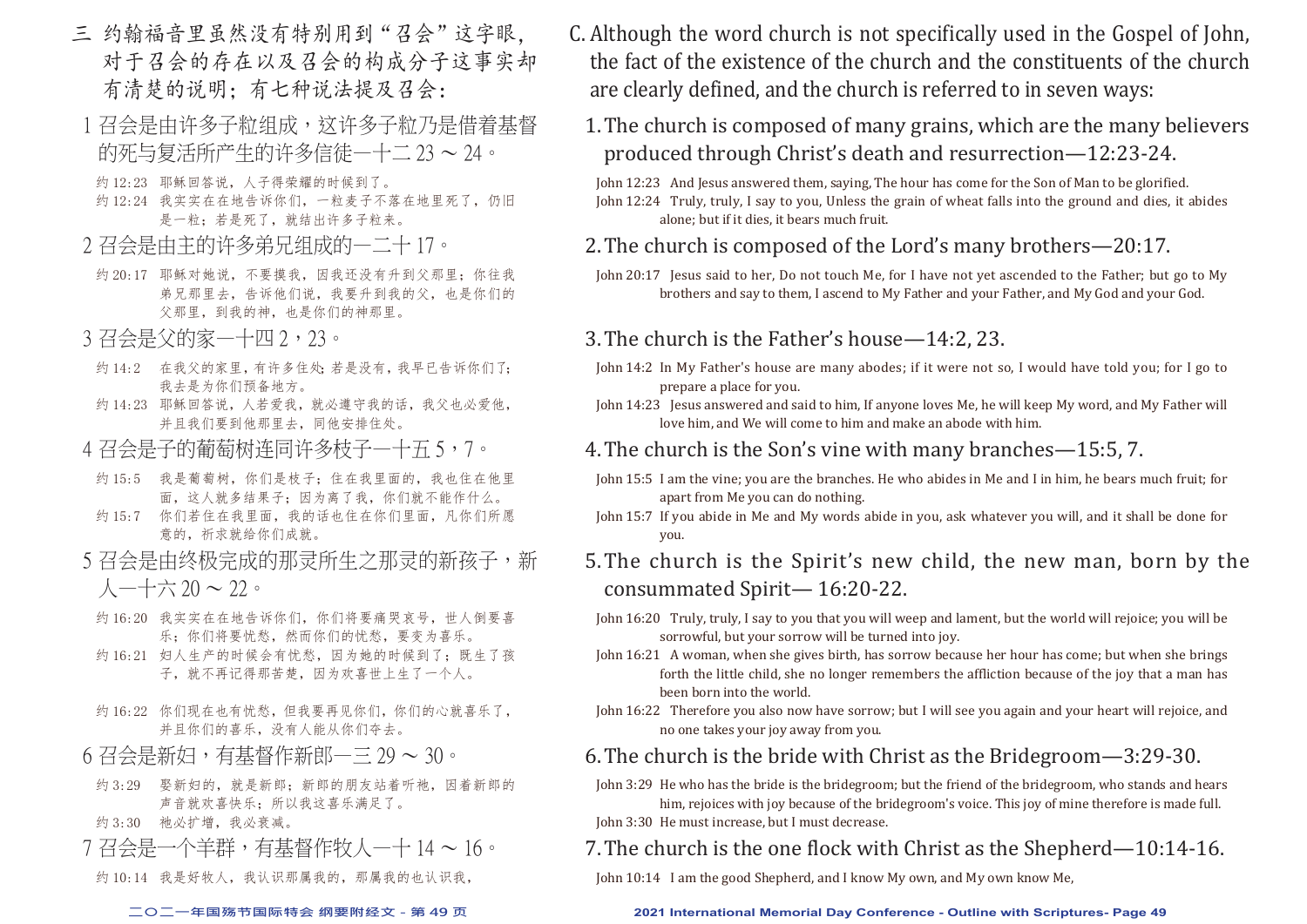约 10:15 正如父认识我, 我也认识父一样; 并且我为羊舍命。 约 10:16 我另外有羊,不是属于这圈的;我必须领他们来,他们也 要听我的声音,并且要成为一群,归一个牧人了。

- 四 实际的召会生活乃是出于我们对于主观真理的经 历;我们经历主观的真理时,召会自然就产生出来— 罗八10~11, 十二4~5, 十六1, 4~5, 林前一9, 30,十五 45 下,六 17,一 2,十二 27。
	- 罗 8:10 但基督若在你们里面,身体固然因罪是死的,灵却因义是 生命。
	- 罗 8:11 然而那叫耶稣从死人中复活者的灵,若住在你们里面,那 叫基督从死人中复活的,也必借着祂住在你们里面的灵, 赐生命给你们必死的身体。
	- 罗 12:4 正如我们一个身体上有好些肢体,但肢体不都有一样的 功用;
	- 罗 12:5 我们这许多人,在基督里是一个身体,并且各个互相作肢 体,也是如此。
	- 罗 16:1 我向你们推荐我们的姊妹非比,她是在坚革哩的召会的女执事,
	- 罗 16:4 他们为我的性命,将自己的颈项置于度外,不但我感谢他 们,就是外邦的众召会也感谢他们;
	- 罗 16:5 又问在他们家中的召会安。问我所亲爱的以拜尼土安, 他 是亚西亚归基督初结的果子。
	- 林前 1:9 神是信实的,你们乃是为祂所召,进入了祂儿子我们主耶 稣基督的交通。
	- 林前 1:30 但你们得在基督耶稣里,是出于神,这基督成了从神给我 们的智慧:公义、圣别和救赎,
	- 林前15:45下 …末后的亚当成了赐生命的灵。
	- 林前 6:17 但与主联合的,便是与主成为一灵。
	- 林前 1:2 写信给在哥林多神的召会,就是给在基督耶稣里被圣别, 蒙召的圣徒,同着所有在各处呼求我们主耶稣基督之名的 人: 祂是他们的, 也是我们的;

林前 12:27 你们就是基督的身体,并且各自作肢体。

- 五 我们主观地经历基督作生命,结果就是召会生 活作为筵宴之家—约十二1~11:
	- 约 12:1 逾越节前六日, 耶稣来到伯大尼, 就是祂从死人中所复活 的拉撒路所在的地方。
	- 约 12:2 有人在那里为耶稣预备晚宴, 马大伺候, 拉撒路也在那同 耶稣坐席的人中。
	- 约 12:3 那时,马利亚就拿着一磅至贵的真哪哒香膏,抹耶稣的脚, 又用自己的头发去擦祂的脚,屋里就满了膏的香气。
	- 约 12:4 祂门徒中的一个, 就是那将要出卖耶稣的加略人犹大说,
	- 约 12:5 这香膏为什么不卖三百银币分给穷人?
	- 约 12:6 他说这话,不是因他顾念穷人,乃因他是个贼,又带着钱

John 10:15 Even as the Father knows Me and I know the Father; and I lay down My life for the sheep. John 10:16 And I have other sheep, which are not of this fold; I must lead them also, and they shall hear My voice, and there shall be one flock, one Shepherd.

- D.The practical church life is an issue of our experience of the subjective truths; when we experience the subjective truths, the church is spontaneously produced—Rom. 8:10-11; 12:4-5; 16:1, 4-5; 1 Cor. 1:9, 30; 15:45b; 6:17; 1:2; 12:27.
	- Rom. 8:10 But if Christ is in you, though the body is dead because of sin, the spirit is life because of righteousness.
	- Rom. 8:11 And if the Spirit of the One who raised Jesus from the dead dwells in you, He who raised Christ from the dead will also give life to your mortal bodies through His Spirit who indwells you.
	- Rom. 12:4 For just as in one body we have many members, and all the members do not have the same function,

Rom. 12:5 So we who are many are one body in Christ, and individually members one of another.

- Rom. 16:1 I commend to you Phoebe our sister, who is a deaconess of the church which is in Cenchrea,
- Rom. 16:4 Who risked their own necks for my life, to whom not only I give thanks, but also all the churches of the Gentiles;
- Rom. 16:5 And greet the church, which is in their house. Greet Epaenetus, my beloved, who is the firstfruits of Asia unto Christ.
- 1 Cor. 1:9 God is faithful, through whom you were called into the fellowship of His Son, Jesus Christ our Lord.
- 1 Cor. 1:30 But of Him you are in Christ Jesus, who became wisdom to us from God: both righteousness and sanctification and redemption,
- 1 Cor. 15:45b…the last Adam became a life-giving Spirit.
- 1 Cor. 6:17 But he who is joined to the Lord is one spirit.
- 1 Cor. 1:2 To the church of God which is in Corinth, to those who have been sanctified in Christ Jesus, the called saints, with all those who call upon the name of our Lord Jesus Christ in every place, who is theirs and ours:
- 1 Cor. 12:27Now you are the body of Christ, and members individually.
- E. The issue of our subjective experience of Christ as life is the church life as a house of feasting—John 12:1-11:
	- John 12:1 Then Jesus, six days before the Passover, came to Bethany, where Lazarus was, whom Jesus had raised from the dead.
	- John 12:2 Therefore they made Him a supper there; and Martha served, but Lazarus was one of the ones reclining at table with Him.
	- John 12:3 Then Mary took a pound of ointment, of very valuable pure nard, and anointed the feet of Jesus, and wiped His feet with her hair; and the house was filled with the fragrance of the ointment.
	- John 12:4 But Judas Iscariot, one of His disciples, who was about to betray Him, said,
	- John 12:5 Why was this ointment not sold for three hundred denarii and given to the poor?
	- John 12:6 But he said this not because it mattered to him concerning the poor, but because he was a thief,

#### **二○二一年国殇节国际特会 纲要附经文 - 第 50 页 2021 International Memorial Day Conference - Outline with Scriptures- Page 50**